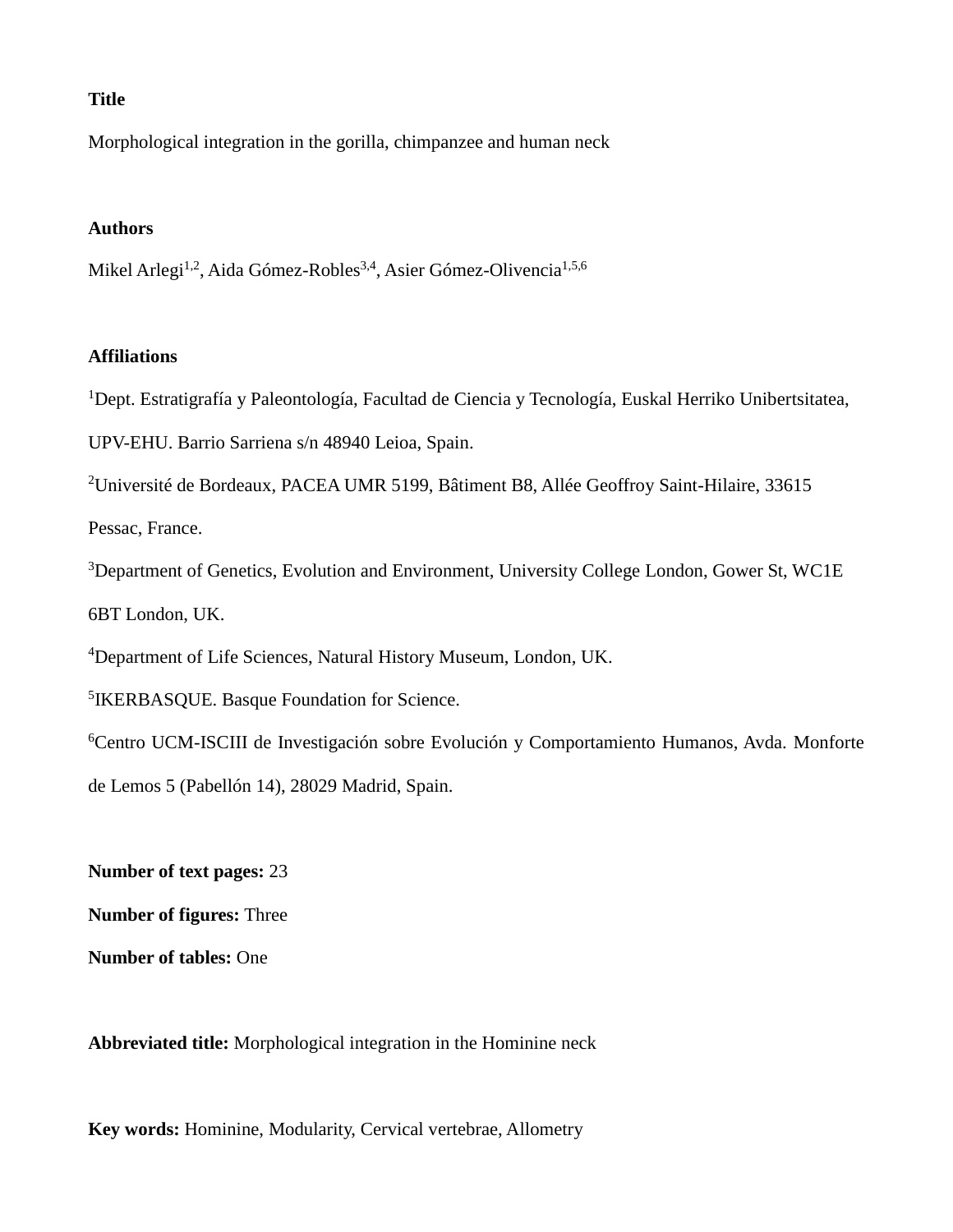# **Author for correspondence:**

Mikel Arlegi

Dept. Estratigrafía y Paleontología, Facultad de Ciencia y Tecnología, Euskal Herriko Unibertsitatea, UPV-EHU. Barrio Sarriena s/n 48940 Leioa, Spain Tel. No. 0034946012053

[mikel.arlegui@ehu.eus](mailto:mikel.arlegui@ehu.eus)

**Grant sponsorship:** Spanish Ministerio de Economía y Competitividad, Project Number: CGL2015- 65387-C3-2-P-MINECO/FEDER-; Eusko Jaurlaritza-Gobierno Vasco, Research Group: IT1044-16; Universidad del País Vasco-Euskal Herriko Unibertsitatea, Group: PPG17/05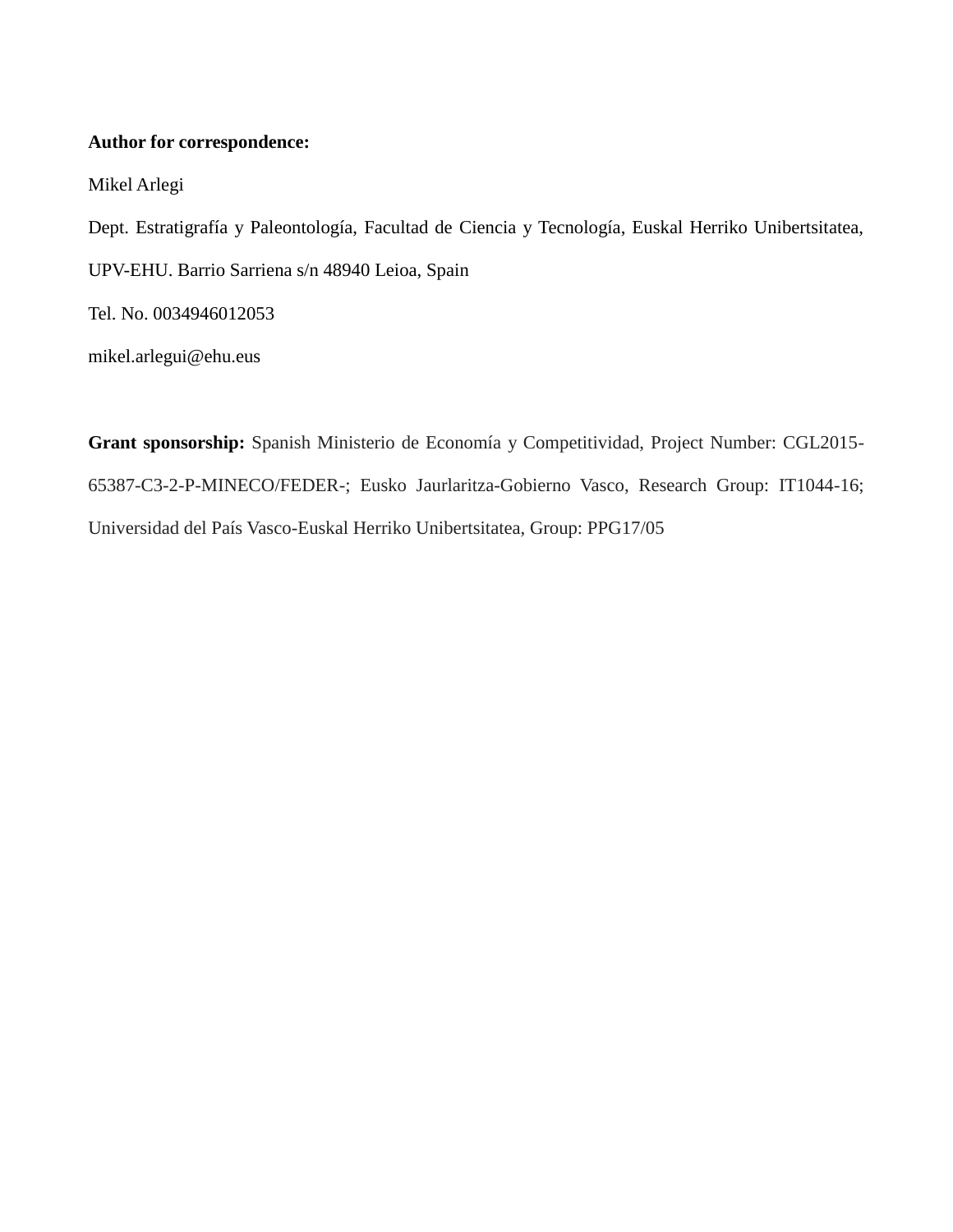#### **Abstract**

**Objectives:** Although integration studies are important to understanding the evolution of organisms' traits across phylogenies, vertebral integration in primates is still unexplored. Here we describe and quantify patterns of morphological integration and modularity in the subaxial cervical vertebrae (C3- C7) in extant hominines incorporating the potential influence of size.

**Materials and methods:** Three-dimensional landmarks were digitized on 546 subaxial cervical vertebrae from 141 adult individuals of *Gorilla gorilla*, *Pan troglodytes* and *Homo sapiens*. Integration and modularity, and the influence of size effects, were quantified usinggeometric morphometric approaches.

**Results:** All subaxial cervical vertebrae from the three species show a strong degree of integration. Gorillas show the highest degree of integration; conversely, humans have the lowest degree of integration. Analyses of allometric regression residuals show that size is an important factor promoting integration in gorillas, with lesser influence in chimpanzees and almost no effect in humans.

**Discussion:** Results point to a likely ancestral pattern of integration in non-human hominines, whereby the degree of integration decreases from cranial to caudal positions. Humans deviate from this pattern in the cranialmost (C3) and, to a lesser extent, in the caudalmost (C7) vertebrae, which are less integrated. These differences can be tentatively related to the emergence of bipedalism due to the presence of modern human-like C3 in australopiths, which still preserve a more chimpanzee-like C7.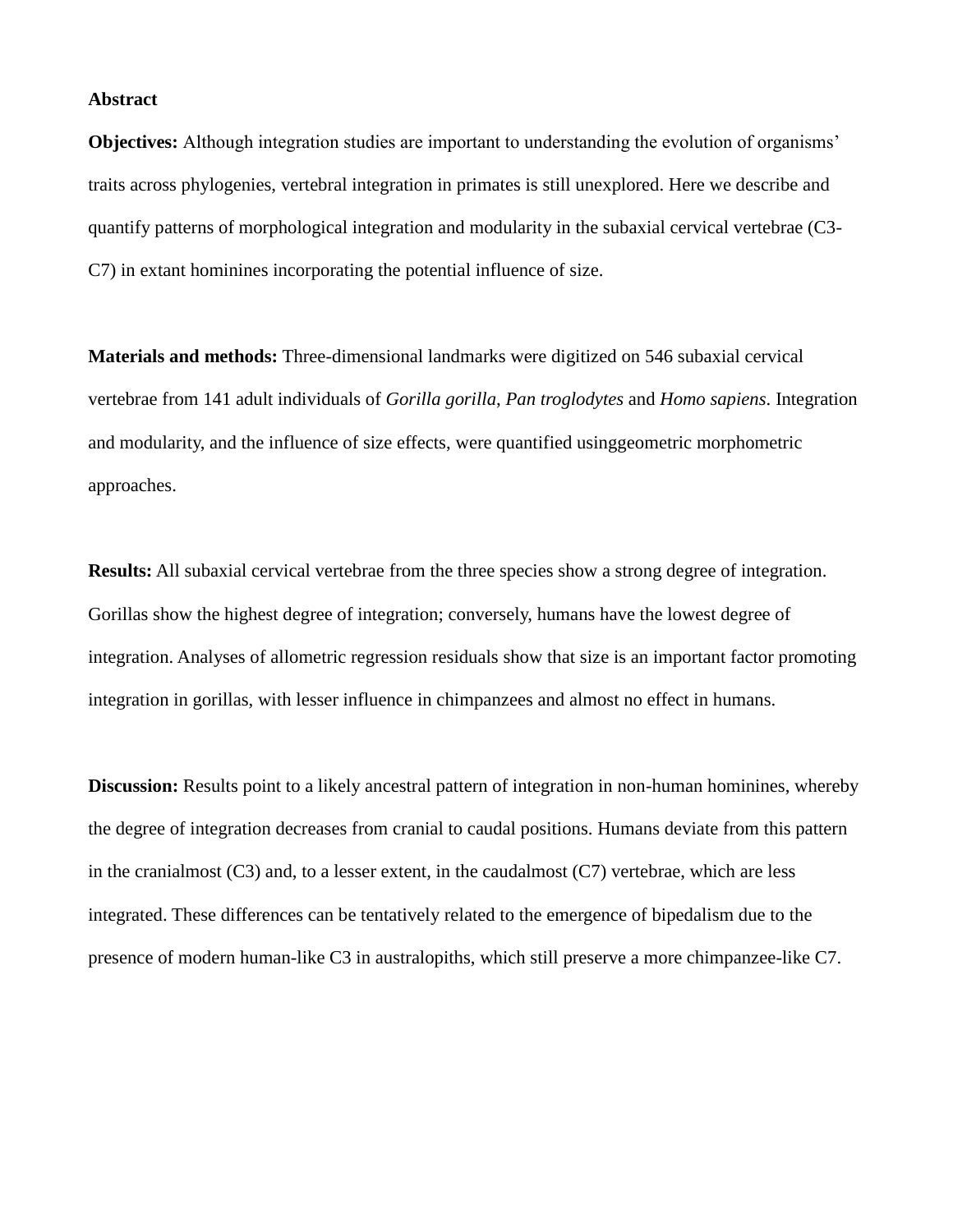## **1 INTRODUCTION**

The morphology of the spine is directly related to, and has an influence on, both body posture and locomotion (Arlegi et al., 2017; Barrey, Jund, Noseda & Roussouly, 2007; Boszczyk, Boszcyk, & Putz, 2001; Boulay et al., 2006; Gadow, 1933; Nalley & Grider-Potter, 2017; Pierce, Clack & Hutchinson, 2011; Russo & Williams, 2015). Extant hominines (*sensu* Wood & Richmond, 2000; i.e. *Homo*, *Pan* and *Gorilla* genera) display different body postures and a varied locomotor repertoire. While *Homo sapiens* is characterized by a bipedal mode of locomotion, *Gorilla gorilla* and *Pan troglodytes* display a knuckle-walking mode of locomotion. However, these two species have been modeled to differ in their engagement in bipedalism and vertical climbing (Manfreda et al., 2006), which is consistent with their different percentages of the use of vertical and overall climbing when all the activities are taken into account (Hunt, 1991; Tuttle & Watts, 1985). There is a link between between the spine and locomotion (Feipel, De Mesmaeker, Klein & Rooze, 2001; Zhao et al., 2008). An example of it can be found in the fact that the bent-hip-bent-knee gait of *Pan* and *Gorilla* is a direct consequence of an absence of lumbar spine mobility caused by a short post-transitional spine and the "entrapment" of the most caudal lumbar vertebra(e), and not a function of limitations imposed by hip or knee anatomy (Lovejoy & McCollum, 2010).

Morphological differences related to locomotion and posture are not only circumscribed to the lumbar spine (Lovejoy & McCollum, 2010), but are also present in the cervical region (Arlegi et al., 2017; Manfreda, Mitteroecker, Bookstein & Schaefer, 2006; Meyer, Williams, Schmid, Churchill & Berger, 2017; Nalley & Grider-Potter, 2015). The study of the cervical spine shows an advantage when compared to the lumbar spine: whereas the number of seven cervical vertebrae is remarkably constant in almost all species of mammals regardless of their neck length (Varela-Lasheras et al., 2011), the lumbar spine shows differences in the number of vertebrae even within the same genus (e.g., genus *Gorilla*; Pilbeam, 2004; Schultz & Straus, 1945; Williams, Middleton, Villamil & Shattuck, 2016). The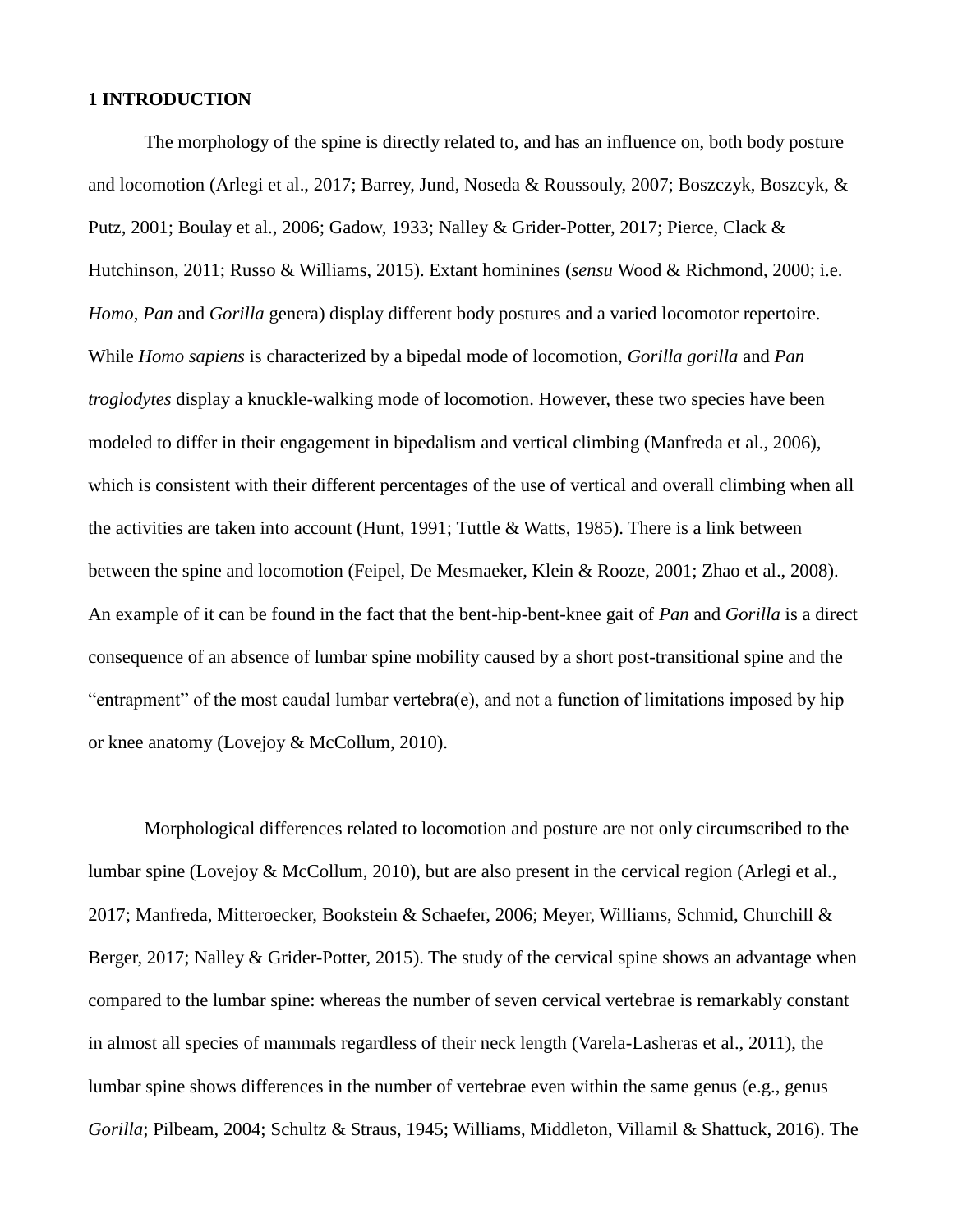constant number of cervical vertebrae in mammals is controlled by Hox gene patterning during development, providing stability in the developing axial skeletal and nervous system (Galis, 1999). It has been hypothesized that this constancy in the number of cervical vertebrae may result from stabilizing selection and pleiotropic constraints resulting in an evolutionary conservation of body plans (Galis & Metz, 2007). This evolutionary stasis in the number of cervical vertebrae across mammals means that variation in the anatomy of the neck relies only on shape and size modification of those vertebrae rather than on variation in the number of vertebrae. This constraint in the number of vertebrae may favor a higher degree of integration in the cervical spine than in the thoracic and lumbar areas. These characteristics of the cervical spine make it suitable to explore its patterns of integration and modularity across species, which will be compared with the patterns of integration of the thoracic and lumbar spine in future studies.

The concept of merism makes reference to the repetition of segments in an organism, and the variation resulting in this seriation of elements is commonly known as metameric variation (Bateson, 1894; Hlusko, 2002). The vertebral column is one of the clearest examples of seriated structures in mammals and other vertebrates. Meristic elements play an important role in paleontological studies because they express variation that is not related to phylogeny (Bateson, 1894) and can shed light on differences related to developmental and functional factors. Specializations of teeth and digits are good examples that show how selection can modify anatomical structures that have a similar morphological origin and configuration (Gómez-Robles & Polly, 2012; Randau & Goswami, 2017a,b; Rolian, 2009). In the case of the vertebrae, anatomical variation originated during development is critically constrained by functional factors, limiting variation in vertebral morphology and avoiding strong changes in the global structure that could cause severe functional disruption (Riedl, 1975). Patterns of integration can evolve in response to natural selection (Grabowski, Polk & Roseman, 2011), so their study in seriated structures can shed light on both evolutionary differences between taxa and between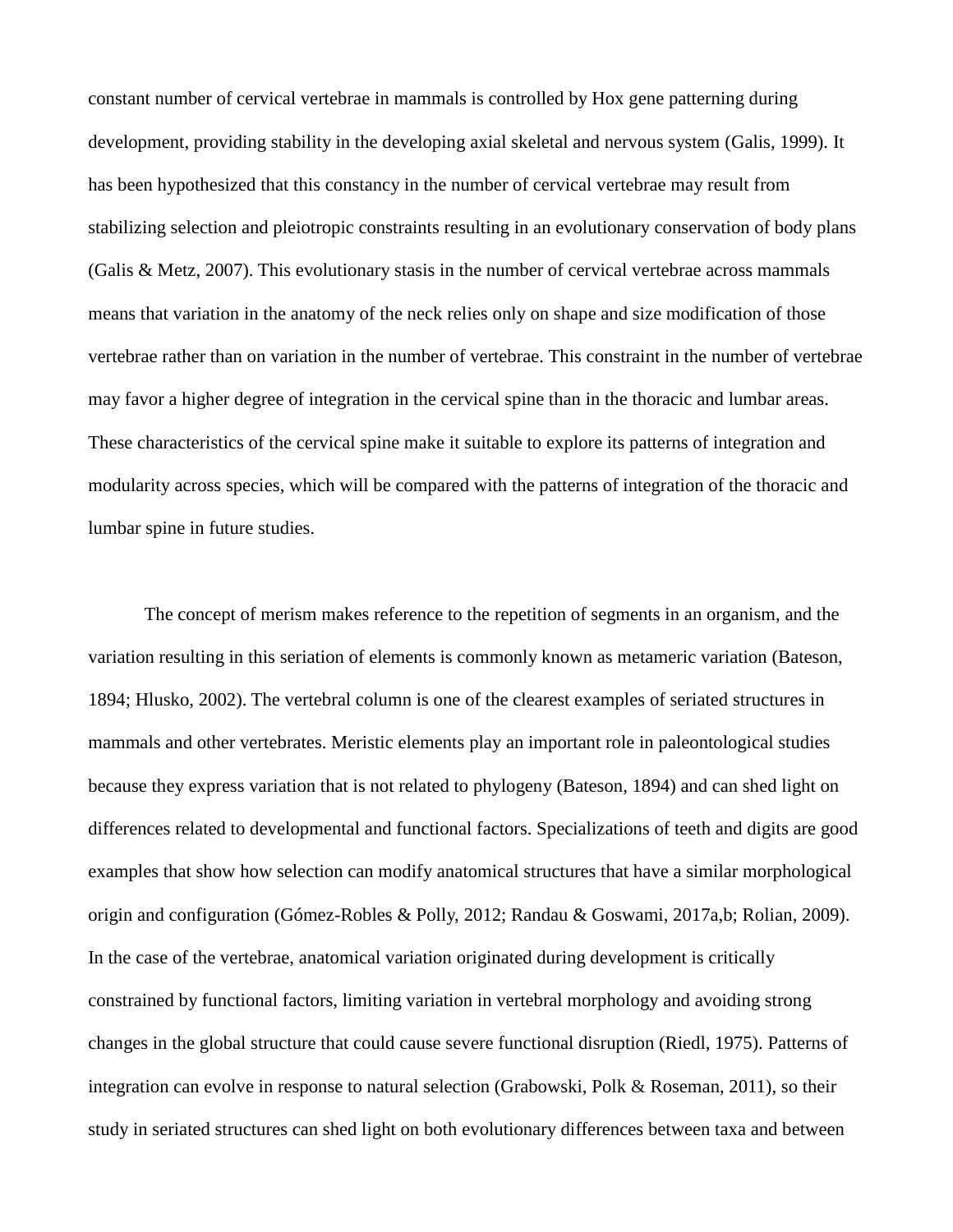elements from the same structure.

Morphological integration and modularity (Olson & Miller, 1958) are related concepts associated with phenotypic covariation between traits of an organism, which may reflect a common influence from genetic, developmental and/or functional factors (Hlusko, 2004; Rolian & Willmore, 2009). Morphological integration occurs when traits covary to a strong degree due to common influences, which may result in long-term coevolution (Cheverud, 1996). Modularity favors a relative independence of traits that are part of different developmental or functional regions, which are termed modules. These modules can be defined as sets of traits that are more tightly integrated with one another than they are with traits in other modules, from which they evolve relatively independently. Modularity and integration strongly influence evolutionary change; the relative independence of the modules can lead to different evolutionary trajectories among body features and is linked with greater evolvability (Rolian & Willmore, 2009). On the other hand, integration, which describes high levels of interaction among traits, will constrain evolutionary change because changes in one trait will be associated with phenotypic changes in other correlated traits, restricting variation.

Integration and modularity studies are important to understanding how organisms' traits have evolved across phylogenies (Goswami, Smaers & Polly, 2014). Multiple studies have been carried out to analyze patterns of integration and modularity in cranial and postcranial features (Bastir, Rosas & Sheets, 2005; Gómez-Robles & Polly, 2012; Grabowski, Polk & Roseman, 2011; Polanski, 2011; Polanski & Franciscus, 2006; Williams, 2010). Integration in the context of meristic variation in hominins and other primates has been analyzed in the dental complex, digits and limbs (Gómez-Robles & Polly, 2012; Rolian, 2009; Rolian, Lieberman & Hallgrímsson, 2010; Young and Hallgrímsson, 2005). However, morphological integration in the vertebral column, until recently, has been unexplored in primates (Villamil, in press), although vertebral integration has been studied in detail in felids and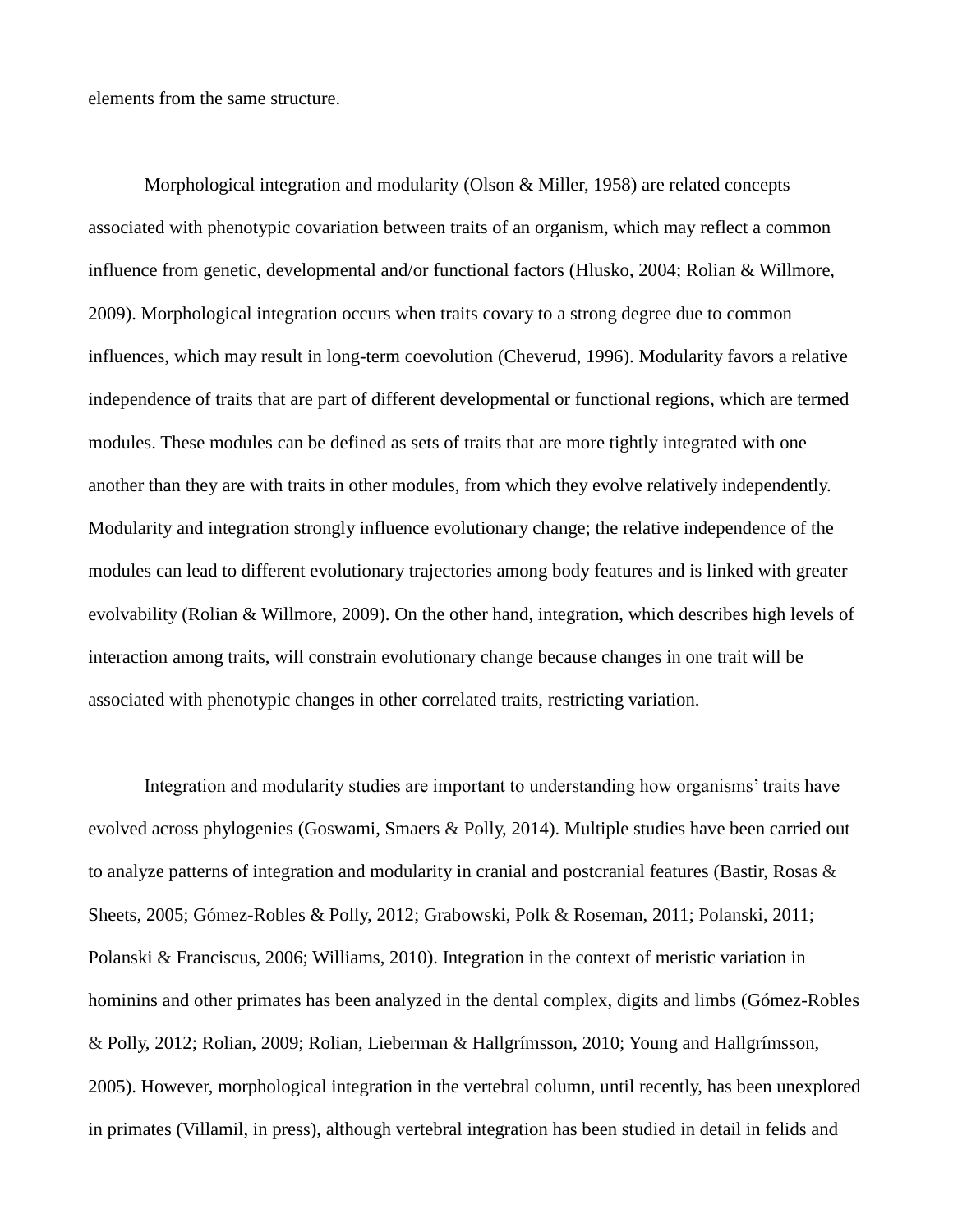dogs (Arnold, Forterre, Lang & Fischer, 2016; Randau & Goswami, 2017a, b). Several studies have shown that size is an important factor of integration (Marroig, Shirai, Porto, de Oliveira & De Conto, 2009; Zelditch, 1988) and allometry generally influences patterns of shape variation in hominines (Shea, 1992). Thus, we have quantified integration and modularity in two important aspects of the subaxial cervical spine, the mid-sagittal morphology and facet size, shape and orientation, before and after accounting for the potential influence of size. We have focused on the five subaxial cervical vertebrae, from the third to the seventh, as they show a homologous morphological pattern, with a vertebral body and a neural arch. In this first study we did not include the first two vertebrae —atlas and axis— because they differ substantially in morphology and the identification of homologous landmarks that can are comparable with the other cervical vertebrae is particularly challenging.

#### **2 MATERIALS AND METHODS**

#### **2.1 Data**

The sample studied here comprises 141 male and female adult extant individuals from three extant hominine species: *Homo sapiens*, n = 54; *Pan troglodytes*, n = 58 and *Gorilla gorilla*, n = 29 (SOM Table S1). Only individuals with at least three complete subaxial cervical vertebrae were included. A table with the number of vertebrae per taxa and anatomical element included in the analyses is provided (SOM Table S2). Damaged vertebrae or pathological individuals were excluded.

A set of fifteen three-dimensional landmarks (L01-L15) on each subaxial cervical vertebra (C3- C7) was obtained using a Microscribe SX2: five on the mid-sagittal plane and five on each of the superior articular facets (Fig 1; SOM Table S3). To overcome the obstacle of bifurcated tips of the spinous processes present in some *H. sapiens* cervical vertebrae (mostly C3-C5), we filled the space with modeling clay. In the previous study (using the same landmarks and species) we demonstrated that the effect of measurement error was negligible (Arlegi et al., 2017). All geometric morphometric (GM)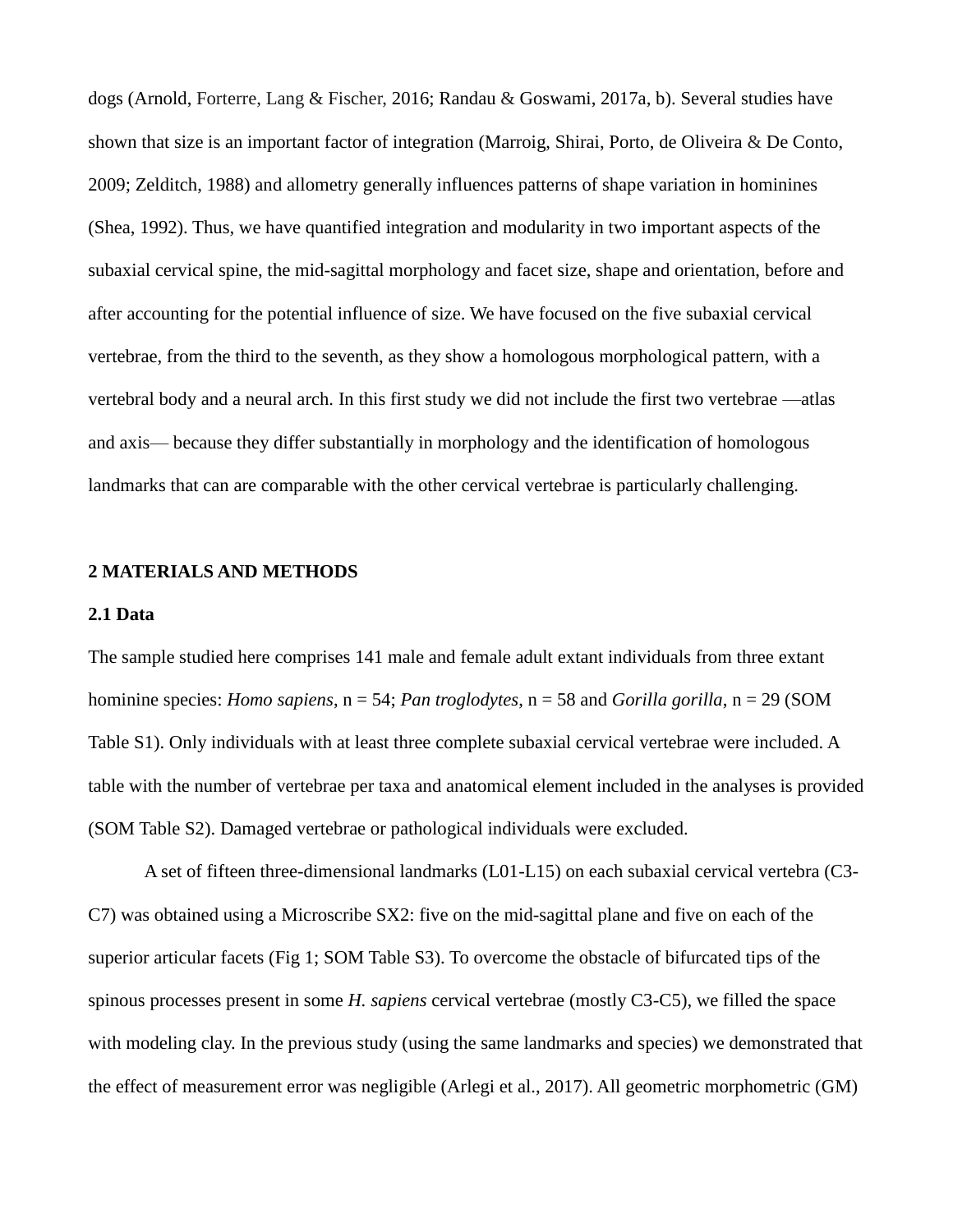analyses were performed in R 3.2.0 (R Core Team, 2015) using the package *geomorph* version 3.0.5.(Adams, Collyer, Kaliontzopoulou & Sherratt, 2017).

## [Figure 1 here]

## **2.2 Statistical analyses**

First, a Generalized Procrustes Analysis (GPA) (Rohlf & Slice, 1990) was performed for each vertebra and taxon to remove the information related to scale, position and orientation of specimens in the digitizing space.

## *Integration within cervical vertebrae and modularity*

The amount of integration within each landmark dataset was quantified using the "globalIntegration" function from *geomorph* package (Adams & Otárola-Castillo, 2013). In this function, the degree of integration is quantified using the global integration coefficient (Bookstein, 2015). The function examines in a set of Procrustes coordinates the regression coefficient for log partial warp variance against log bending energy in the standard thin-plate spline setup. The values obtained with the regression slope were used to distinguish between three possible models: *a*, the self-similarity model where neither non-integration nor disintegration was detected (value of the regression slope  $= -1$ ); *b*, the integration model (values  $\langle -1 \rangle$ ) and *c*, the disintegration model (values  $> -1$ ).

Hypotheses of modularity were tested between three *a priori* proposed modules: vertebral body (L01-L03), spinous process (L04-L05) and the superior articular facets (L06-L15). Additionally, an alternative second hypothesis of modularity addressed the question of whether the vertebral body (L01- L03) and the neural arch (L04-L15) correspond to units with a low degree of covariation. Note that these analyses of modularity were performed with the caveat of an unequal number of landmarks on each module. For these analyses, we used the covariance ratio (CR), which calculates the degree of relative independence between modules by measuring the ratio of covariation between modules relative to the covariation within them (Adams, 2016). Significant CR values that are lower than 1 suggest that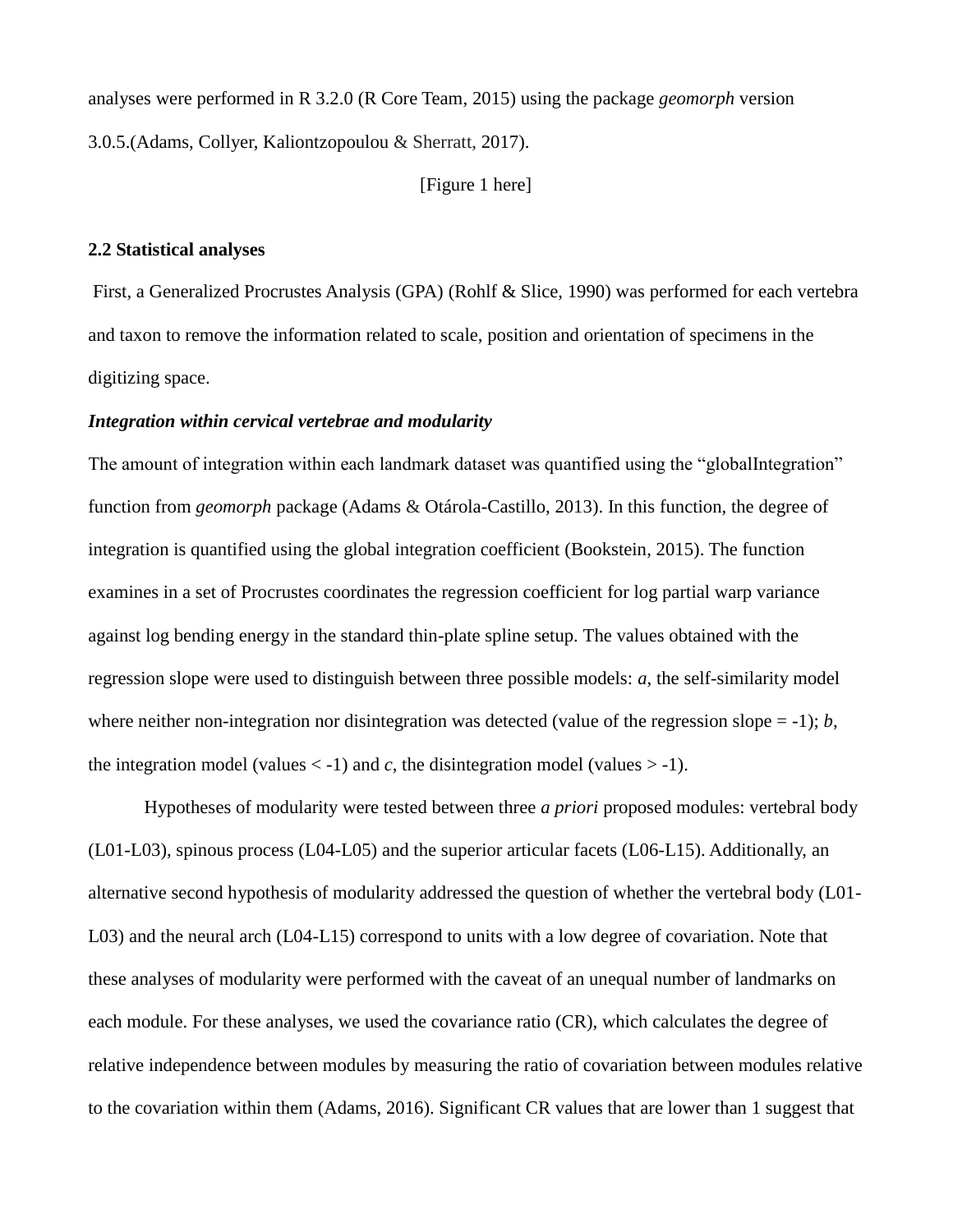there is a relative independence between the modules. We chose to use this approach rather than the broadly-used *RV*-coefficient (Escoufier, 1973) because it yields results that are unaffected by sample size or by the number of variables (Adams, 2016), which, as mentioned above, differ in our study. A test to estimate the degree of morphological integration among modules using partial least square correlation (PLScorr) coefficients (Adams & Collyer, 2016) was also performed. The function uses two-block partial least squares analysis (2B-PLS), which is based on a singular value decomposition of the between-block covariance matrix (Rohlf & Corti, 2000). Through this procedure, new pairs of axes are found that account for the maximum amount of covariance between the sets of variables. Because we used more than two sets of variables, the average pairwise PLS correlation was used as the test statistic (Adams & Collyer, 2016).

# *Covariance comparisons across cervical vertebrae*

Integration across different vertebrae and differences in the degree of covariation displayed by diverse taxa were assessed using a partial least square (PLS) analysis. For both correlation analyses (i.e. integration among modules and integration across vertebrae) we used the PLScorr coefficient proposed by Adams & Collyer (2016).

## *Allometry*

Allometry is the statistical association between size and shape (Mosimann, 1970). The effect of allometry was calculated using a multivariate regression analysis (Monteiro, 1999; Drake & Klingenberg, 2008) of Procrustes shape coordinates on the natural logarithm of centroid size (log-CS). Centroid size (CS), calculated as the square root of the summed squared distances of each landmark from the centroid of the landmark configuration, was used as an independent variable and the shape coordinates as dependent ones. The residuals obtained from this regression analyses were used to recompute all the analyses explained previously after removing allometric effects.

[Table 1 here]

## **3 RESULTS**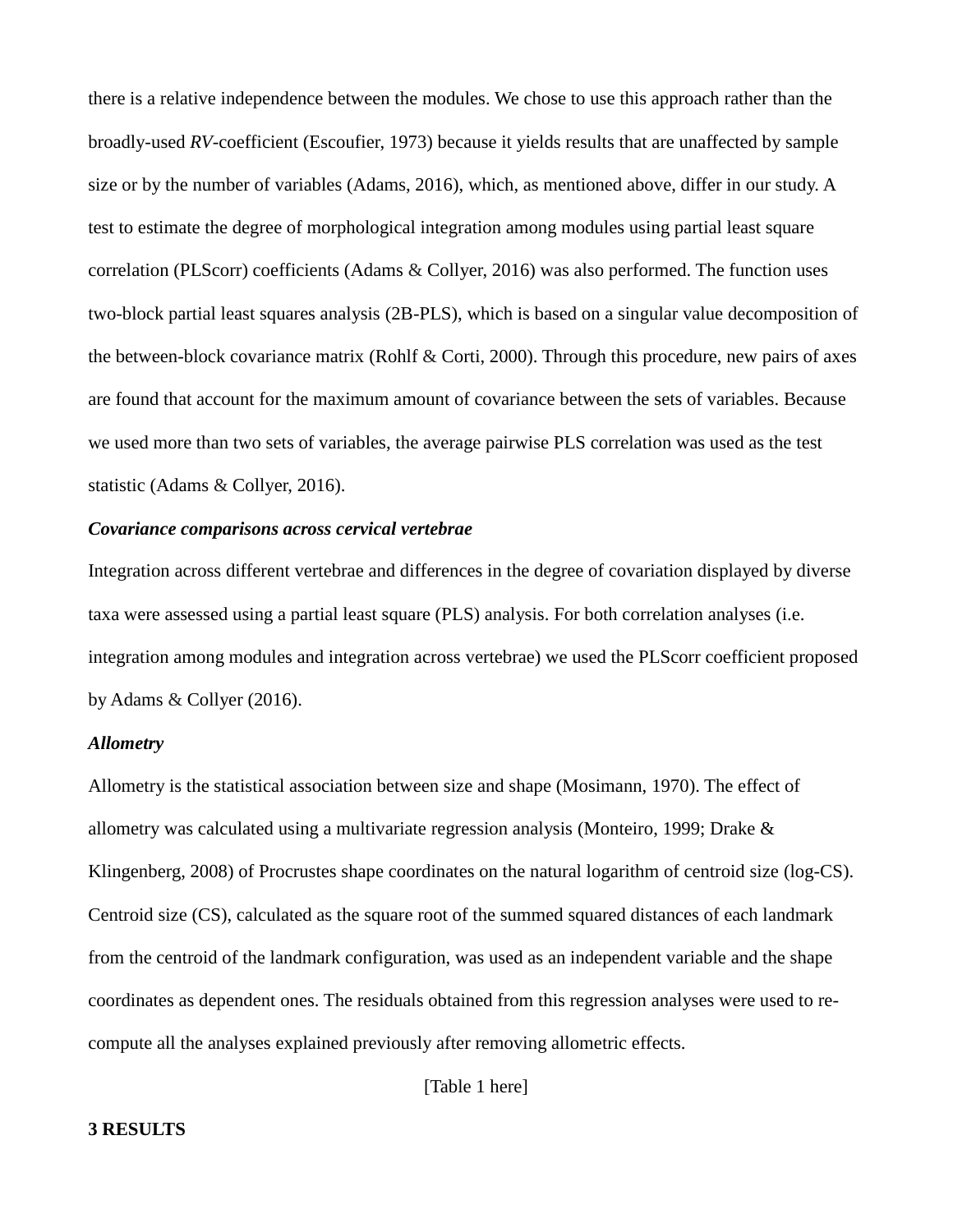### **3.1 Integration and modularity within vertebrae**

#### *Global integration*

All the subaxial cervical vertebrae from the three species are globally integrated (Fig 2; SOM Table S4). In general terms, gorillas tend to show the highest values of integration, followed by chimpanzees in the cranialmost  $(C3)$  and caudalmost  $(C7)$  subaxial cervical vertebrae, and by humans in the more "centrally" located vertebrae (C4-C6). The magnitude of integration decreases from the cranialmost vertebra  $(C3)$  to the caudalmost  $(C7)$  in gorillas and chimpanzees, with the C6 of gorillas departing from this trend. In humans, the degree of integration increases from C3 to C4, and then decreases caudally, also following the pattern observed in non-human hominines.

Allometry analyses (Table 1) reveal that the influence of size on shape is larger in gorillas than in chimpanzees and humans. In the three species the largest values are shown in the C3 and smallest in the C7. Humans and chimpanzees show similar percentages, although in some vertebrae (i.e. C6 and C7 in humans and C5 and C6 in chimpanzees) values are not significant. Global integration values are more similar across different taxa once size is removed. Removing the allometric component of variation mainly influences gorillas and, to a lesser degree, chimpanzees, and it has the strongest impact on the cranialmost (C3) and caudalmost (C6-C7) subaxial cervical vertebrae (Fig 2; SOM Table S4).

# [Figure 2 here]

# *Modularity analysis*

In the analysis of modularity among the three subsets of landmarks within each vertebra (SOM Table S5), only the C6 in gorillas yielded a significant CR value below 1.0 (which is the limit for modularized structures). These results are consistent with those obtained in the integration analysis among modules (PLScorr), which yield highly significant values in all cases, confirming the strong integration among the three proposed modules. Although gorillas show lower PLScorr values than chimpanzees and humans (especially in C3 and C6), differences in the strength of integration across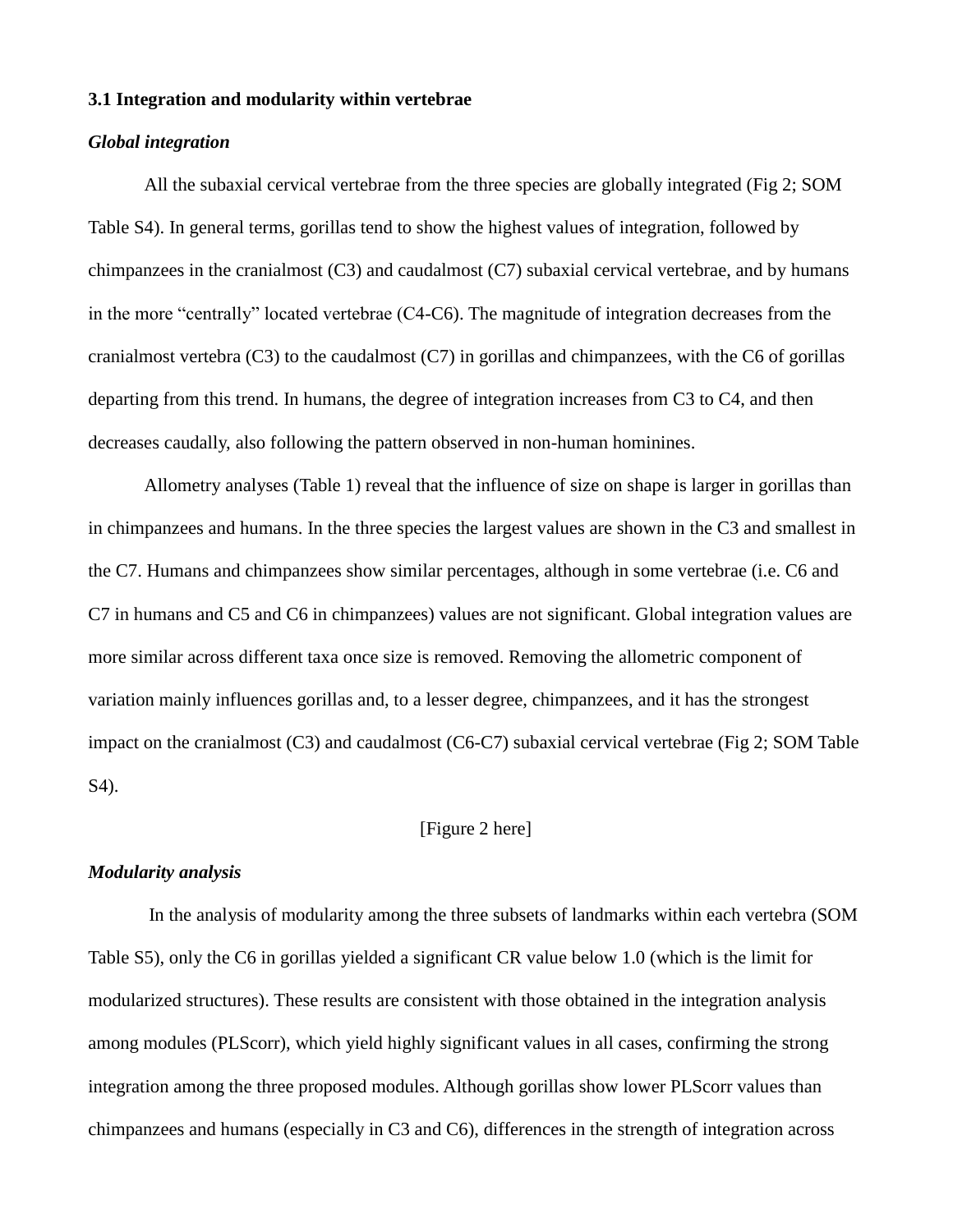taxa are minor (SOM Table S5).

A second test of modularity was carried out to test whether a separation into two units, the vertebral body and the neural arch (comprising the spinous process and superior articular facets), shows significant modularity. The null hypothesis of no modular structure was rejected in all the subaxial cervical vertebrae of gorillas, in C4-C6 of chimpanzees, and only in the C6 of humans (SOM Table S6). From a biological point of view, the modularized nature of some of the hominine vertebrae when two modules (vertebral body and neural arch) are proposed seems to parallel ontogeny. The subaxial cervical vertebrae are formed by the fusion of three principal centers of ossification: one for the vertebral body and one for each half of neural arch (and the portion of the vertebral body to which the pedicles are attached) (Scheuer, Black & Christie, 2000).

In summary, the results of the global integration test (SOM Table S4 and Fig. 2) and the results obtained from testing the three-module hypothesis (SOM Table S5) reveal that subaxial cervical vertebrae are not internally subdivided into three different modules. However, the analysis of modularity for two anatomical modules revealed a different scenario where all the gorilla vertebrae were modularized, as well as C4-C6 of chimpanzees and the C6 of humans. The two- and three-module analyses based on allometry residuals reveal a reduction of the degree of modularity and its significance when removing size-related variation (SOM Tables S5 and S6).

## **3.2 Covariation across vertebrae**

In all the taxa, the highest degree of covariation between vertebrae is shown by contiguous elements (Fig 3; SOM Table S7). With the exception of the C3, gorillas display the highest PLScorr values, followed by chimpanzees. In humans, however, covariation values across non-adjacent vertebrae are not significant in most cases. Humans also show the most uniform values in all comparisons. As opposed to chimpanzees and humans, gorillas evince a pattern of covariation where the strength of covariance between pairs of subaxial cervical vertebrae increases from the cranial to the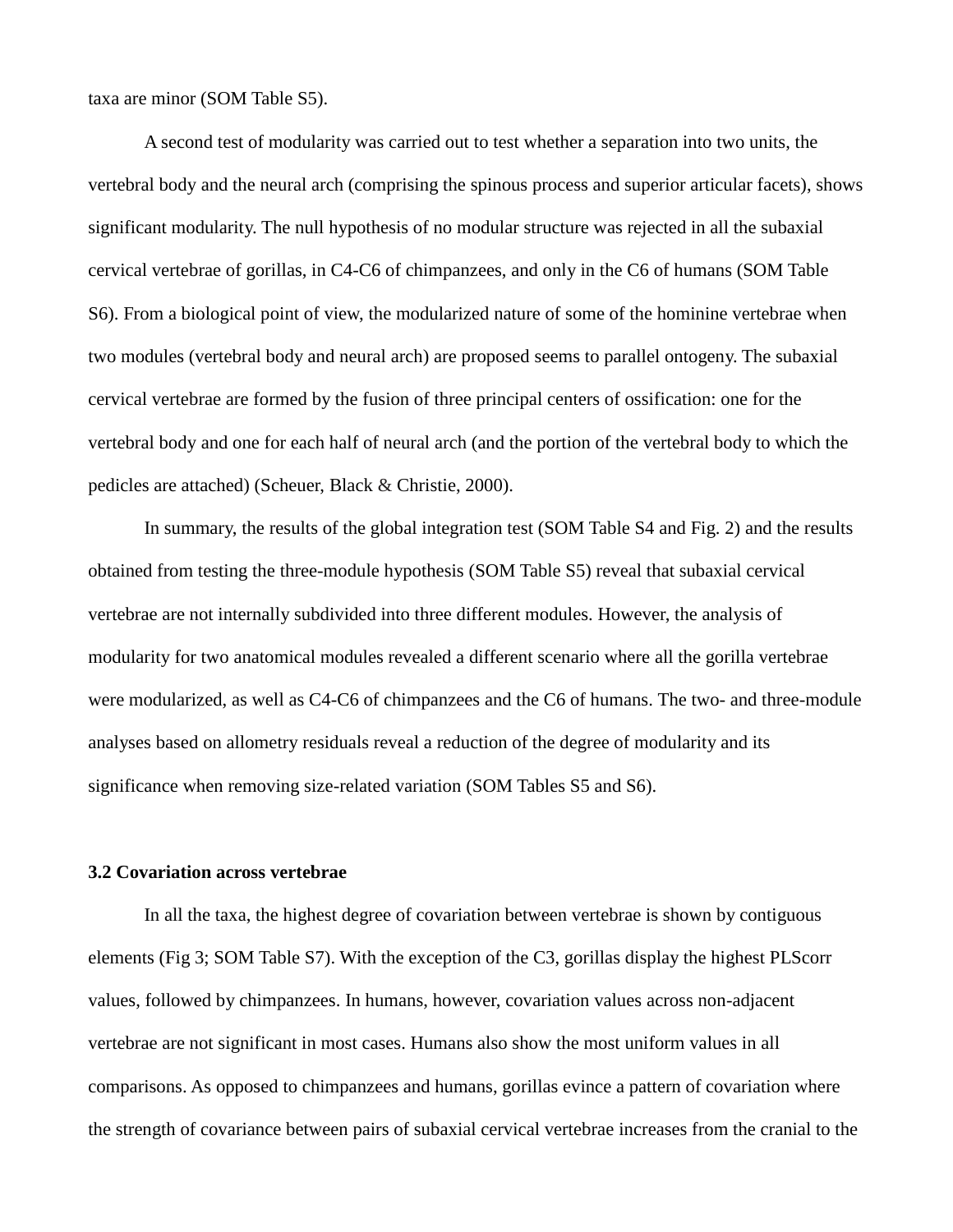caudal direction, showing the highest values of covariance between C6-C7, and the lowest between C3- C4 (Table S7). Removing size-related variation has a particularly strong effect on gorillas, and especially on their C3. After removing allometric effects, covariation values in gorillas look more homogenous and more similar to chimpanzees'. The general patterns of cross-vertebrae comparison, however, remain unchanged.

In summary, the three species show different patterns of covariation across vertebrae. Chimpanzees show high covariation across all cervical subaxial vertebrae. This pattern is also observed in gorillas with the exception of C3, which shows lower degrees of covariation when compared to the other vertebrae. In humans, only adjacent vertebrae tend to show significant covariation.

## [Figure 3 here]

### **4 DISCUSSION**

Previous studies have demonstrated that species with low degrees of integration show strong responses that are aligned with the direction of selection, whereas more integrated species show strong responses along the direction of size-related variation (Grabowski et al., 2011; Marroig et al., 2009; Porto, de Oliveira, Shirai, De Conto & Marroig, 2009). In fact, for the evolution of the hip bone, it has been suggested that the transition from nonhuman great ape-like morphology to that of humans would have been attained more easily with a modern human pattern of integration (Grabowski et al., 2011). Here, we have also observed this differences in the degree of integration between human and African great apes, with the lowest values shown by modern humans. Nevertheless, in this case it is difficult to ascertain whether lower integration also implies greater evolvability as in these previous studies. These differences highlight the importance of integration patterns in facilitating evolutionary transitions and have important implications for the emergence of bipedalism. In addition, we consider that the study of the patterns of integration in the subaxial cervical spine has some implications that can further our understanding of the evolutionary changes observed in the fossil record (see below).

## **4.1 Integration within vertebrae**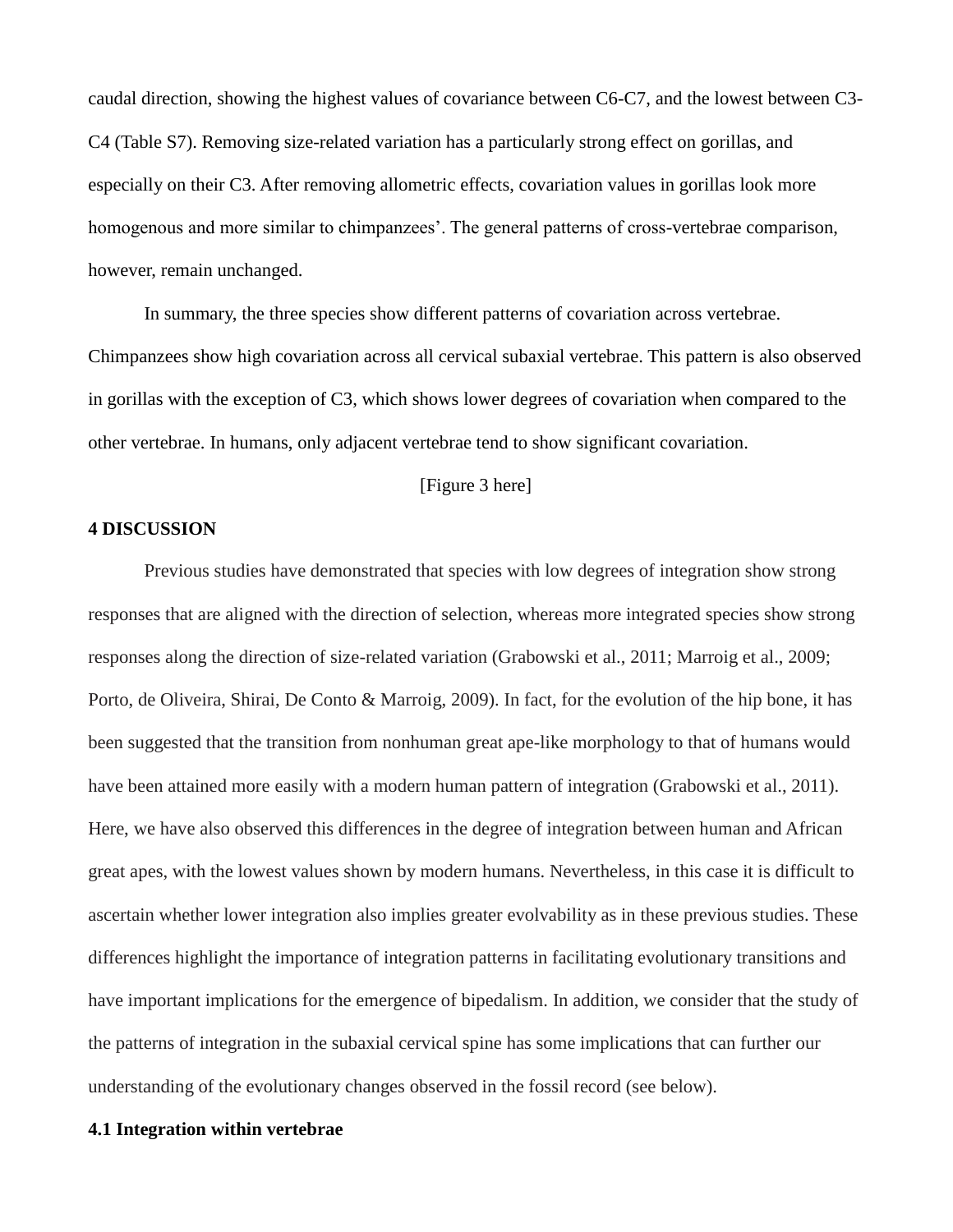A recently published study of vertebral integration in hominoids has shown, in concordance with our results, high integration in their neck, with the lowest values of integration in all the taxa in the seventh cervical vertebra (Villamil, in press). Another study of the subaxial cervical spine of dogs revealed a strong integration in the neck, and proposed that this could be the general pattern for all mammals (Arnold et al., 2016). Nevertheless, felidae display a moderate level of integration in the cervical region, and their pattern of integration, as in this study, is consistent with the hypothesis of developmental modularity non-central (Randau & Goswami, 2017a).

More specifically, in this study we have observed a similar pattern of cranio-caudal decrease in integration in gorillas and chimpanzees from C3 to C7. Humans follow this model from C4 to C7, but the third cervical vertebra shows lower values of integration than the central vertebrae (C4–C6), thus departing from the nonhuman pattern of integration. The strong integration of the third cervical vertebra in gorillas and chimpanzees may be related to the high variability of the mediolateral angle of the superior articular facets and/or the high variability in the length of the spinous processes (Arlegi et al., 2017). The two latter variables are both related to size, which is reflected in the decrease of the levels of integration when this factor is removed (Figure 2). Human C3s differ from the morphological pattern of African great apes because they are mediolaterally wider and have a more cranial orientation of the superior articular facets. These traits are correlated with bipedal locomotion, so they are thought to play a major functional role (Arlegi et al., 2017). We suggest that the caudally decreasing pattern of integration observed in nonhuman hominines could represent the ancestral pattern for the clade, and could be related to the functional role played by each vertebra in the cervical spine. In humans, the joints of the C3 and C7 with their adjacent vertebrae do not allow for a large degree of flexion/extension, lateral bending and axial rotation in the cervical spine (White & Panjabi, 1978). For these reasons, these vertebrae play a minor functional role in the movement of the neck. Conversely, C4 and C5, with the highest values of integration, are associated with the largest degree of range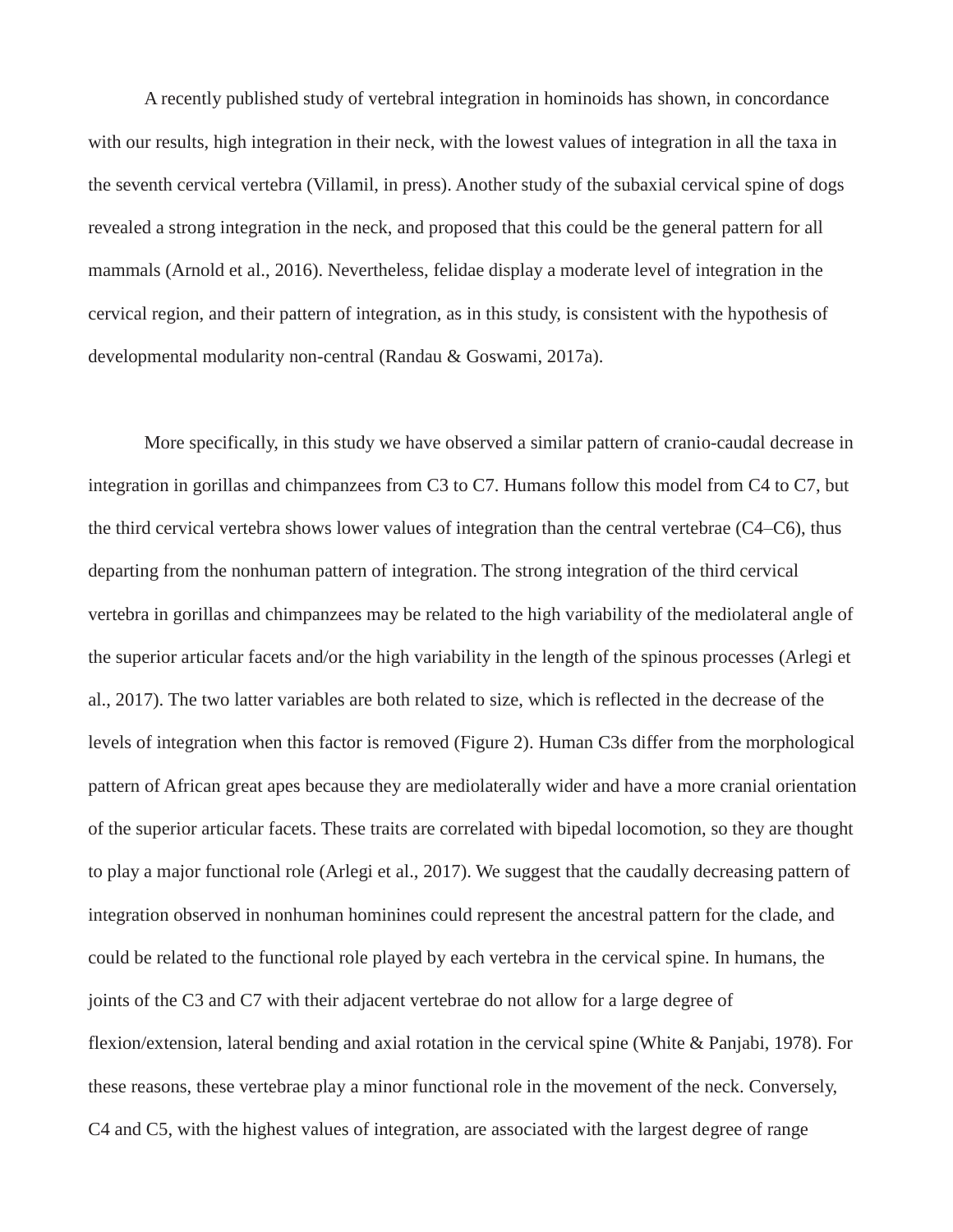motion.

The departure of the human C3 from the likely ancestral hominine pattern of integration could be related to its functional role regarding head posture in relation with the emergence of bipedalism. It has been proposed that differences in patterns of integration are concentrated in traits that are functionally involved in bipedalism (Grabowski et al., 2011). This suggests that natural selection changed patterns of integration by minimizing constraints and integration in traits associated with bipedalism, which would allow them to respond to further selective pressures in a relatively independent way. We hypothesize that the low level of integration in the human C3 may have facilitated the emergence of new phenotypes more adapted to bipedalism. This hypothesis is supported by the more modern human-like C3 observed in australopiths compared to gorillas and chimpanzees, which would be consistent with a breakdown of the ancestral hominine pattern of integration, similar to that suggested by Grabowski et al. (2011) in the coxal bone. However, australopiths like A. sediba still preserve a more chimpanzee like C7, and still retained a stiff, ape-like neck, essentially part of the shoulder complex (Arlegi et al., 2017; Meyer et al., 2017; Williams et al., 2013). Observations made on some early representatives of the genus *Homo*, such as those from Dmanisi (C3 D2674), are consistent with our hypothesis, showing a modern human-like reduced uncinate process that would have increased the range of movements (Meyer, 2005). Not only the C3, but also the C7 of humans displays much lower levels of integration than nonhuman hominines, which would be also a derived condition. The modern human-like C7 of KNM-WT 15000 (*Homo erectus*), suggests that the low degree of integration in the human C7 appeared in early *Homo*. This lower degree of integration could have favored the selection of morphological traits related to a more mobile neck associated with the emergence of endurance running (Bramble & Lieberman, 2004; Meyer, 2005). This evolutionary modification is related to changes in the vertebral body and in the orientation of the superior articular facets, which can be also related to differences in the head equilibrium and neck posture between australopiths and *Homo*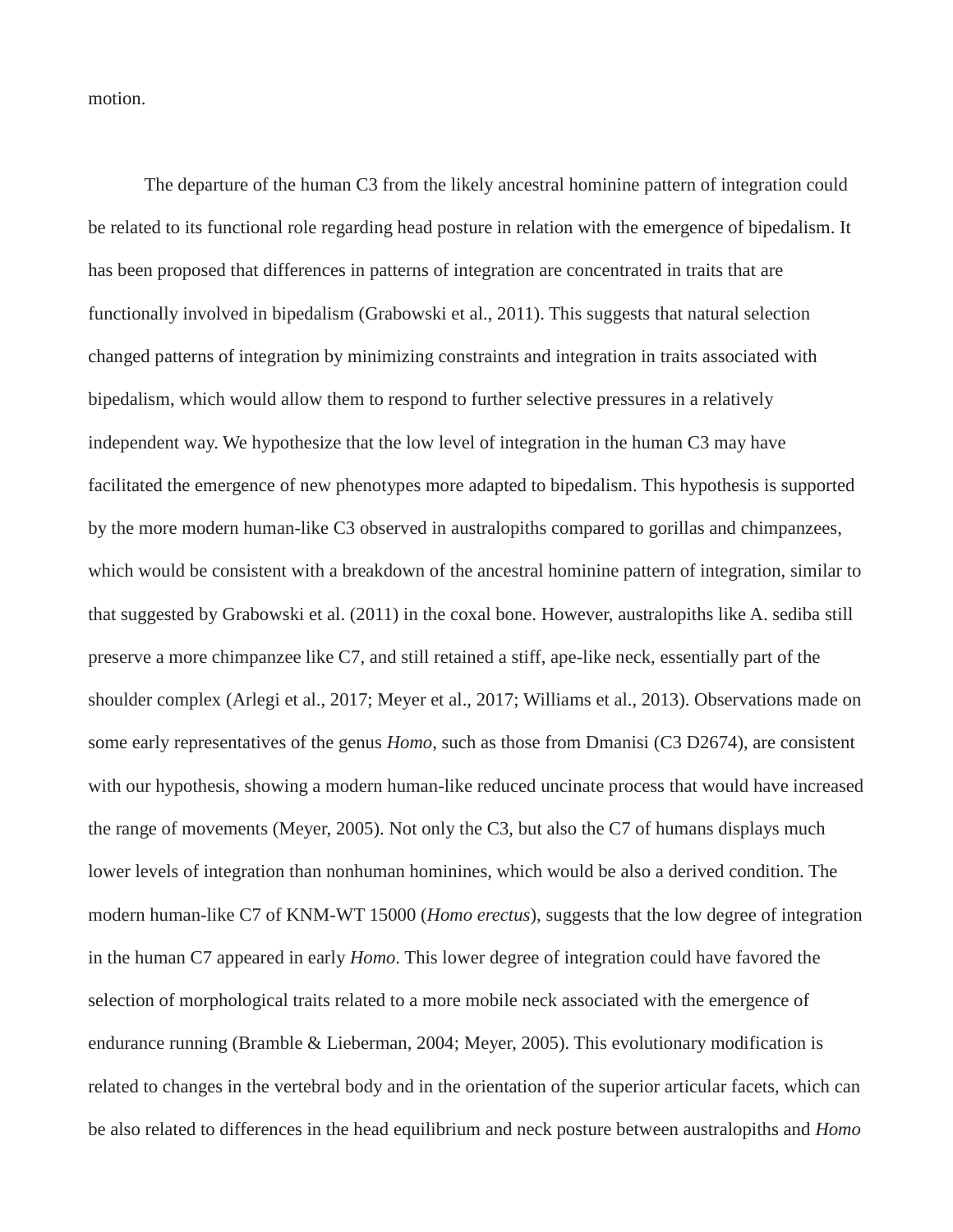(Been et al., 2017).

#### **4.2 Covariation across vertebrae**

Regarding covariation across vertebrae, the highest levels of covariation are observed between adjacent vertebrae. These interactions are in general stronger in gorillas, whereas they are weaker in humans and have intermediate values in chimpanzees. These results are consistent with the principles of functional integration. Indeed, anatomical elements playing important functional roles and working in concert with other elements are expected to be highly integrated, since changes in one element without associated changes in the other elements of a system can compromise functionality (Riedl, 1975). According to our results, adjacent vertebrae are the only ones that show significant integrationin humans, whereas non-adjacent vertebrae are not significantly integrated. This human-specific pattern can be tentatively related to the more vertical transmission of the weight of the head throughout the subaxial cervical spine that is typical of our species. Functional interaction among nonadjacent cervical vertebrae balancing the head may not be as strong as in the more pronograde African apes. In the case of gorillas, their more dorso-ventrally oriented upper articular facets likely result in a limitation of the movement between the subaxial cervical vertebrae, which would be paralleled by the limitation in the flexion-extension movement due to their long spinous processes (Arlegi et al., 2017). This difference may add to the allometric effect and increase the level of integration and stability of the gorilla neck. A more stable neck may be required by the large absolute mass of the gorilla cranium, whose movements will result in larger moments of inertia. This phenomenon, which is common in quadrupedal large-sized taxa, is observed because, whereas body mass increases in a volumetric ratio, the muscle force increases in a power of two. This results in an increase of the length of the spinous processes and requires and increase of the associated muscle masses to compensate the created disequilibrium (Slijper, 1946).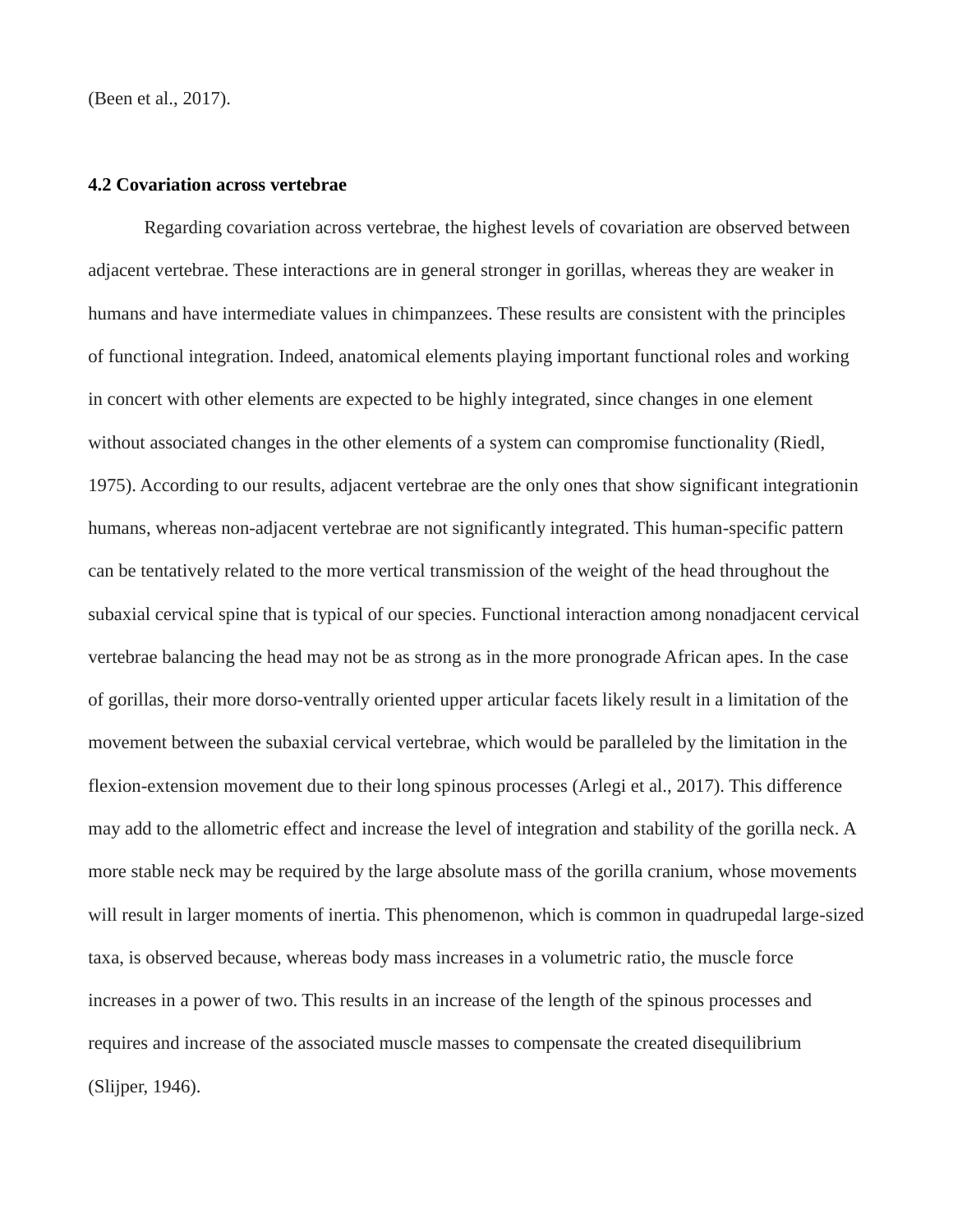#### **4.4 The influence of size**

Allometry has been claimed to be an important factor of integration (Klingenberg, 2009; Mitteroecker & Bookstein, 2007; Zelditch, 1988). This is consistent with our results in chimpanzees and, especially, in gorillas, which show that the degree of integration decreases when the effect of allometry is removed. On the contrary, the effect of size as an integration factor in humans is negligible. In hominines, phenotypic variation in the direction of size mainly occurs in the spinous processes (Arlegi et al., 2017), so the longer spinous processes of gorillas and chimpanzees may play an important functional role promoting integration (Cheverud, 1996) in the cervical spine.

### **4.4 Evolutionary implications**

Neck posture and subaxial cervical morphology are derived in *Homo sapiens* (Arlegi et al., 2017; Been et al., 2017; Meyer, 2005, 2016; Meyer et al., 2017), and so is bipedalism. In fact, the differences we have found in the patterns of integration in *Homo sapiens* with respect to chimpanzees and gorillas are in line with the patterns of variation observed in the limited cervical fossil record (see above). However, whether neck morphology and posture of chimpanzees and gorillas are primitive or derived is currently unknown. Gorillas have been proposed to represent allometric variants from chimpanzees for certain cranial characteristics (e.g., cranial base; Martínez, 1995). However, in certain postcranial features, such as the ratio between femoral to humeral length (Holliday, 2012), chimpanzees and gorillas show different patterns. In fact, the allometric pattern of the subaxial cervical spine differs in chimpanzees and gorillas (Arlegi et al., 2017), which is consistent with the differences we have found in this study between these two taxa. These differences between Pan and Gorilla are also consistent with postural differences, including the inclination of the neck, which shows differences of about 258 between these taxa (Strait & Ross, 1999) and parallels other differences in knuckle-walking between these two genera (Kivell & Schmitt, 2009). The differences in both morphology and integration patterns of the subaxial cervical spine, which is a priori the most stable region of the vertebral column,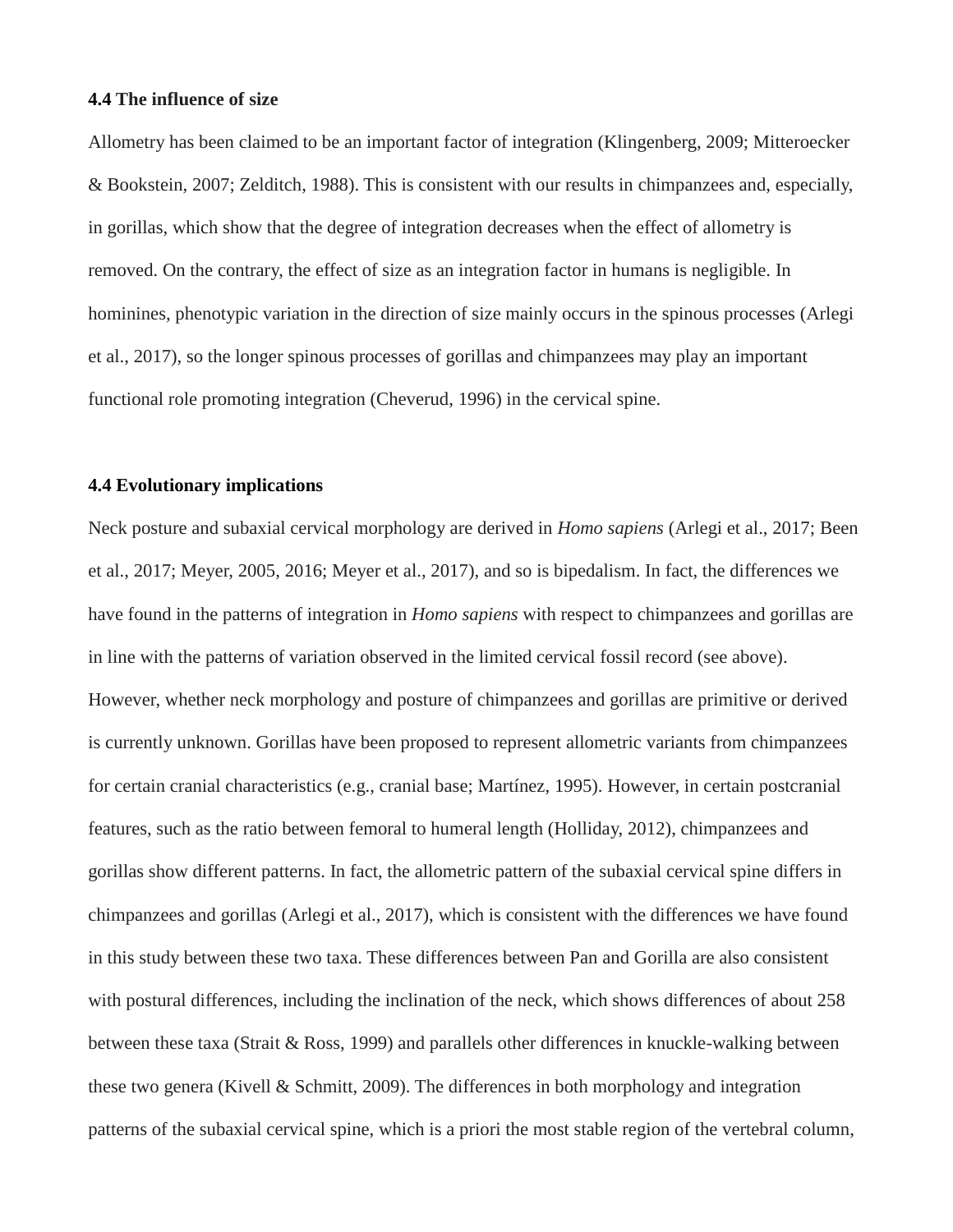point to a complex evolutionary scenario where developmental constraints and functional demands interact in different ways.

## ACKNOWLEDGMENTS

We would like to express our gratitude for access and technical help with the collections to Alain Froment, Veronique Laborde, Aurélie Fort, Liliana Huet, and the collection of anthropology (Musée de l'Homme, Muséum national d'Histoire naturelle, Paris); Christine Lefèvre and the collection of Anatomie Comparée (MNHN, Paris); Emmanuel Gilissen and Wim Wendelen (Royal Museum for Central Africa, Tervuren); Roberto Portela (Natural History Museum, London); Javier Quesada (Nat-Museu de Ciències Naturals, Barcelona) and Juan Francisco Pastor (Universidad de Valladolid). Also, special thanks to E. Páramos for his evolutionary insights and discussions. This research received support from the Spanish Ministerio de Economía y Competitividad (project CGL2015-65387-C3-2-P-MINECO/FEDER-), Research Group IT1044-16 from the Eusko Jaurlaritza-Gobierno Vasco and Group PPG17/05 from the Universidad del País Vasco-Euskal Herriko Unibertsitatea.

## ORCID

*Mikel Arlegi* http://orcid.org/0000-0001-5665-9275 *Aida Gómez-Robles* <https://orcid.org/0000-0002-8719-2660> *Asier Gómez-Olivencia* http://orcid.org[/0000-0001-7831-3902](http://orcid.org/0000-0001-7831-3902)

## REFERENCES

Adams, D. C. (2016). Evaluating modularity in morphometric data: challenges with the RV coefficient and a new test measure. *Methods in Ecology and Evolution*, *7*, 565-572.

Adams D. C., Collyer M. L., Kaliontzopoulou A., & Sherratt E. (2017). Geomorph: Software for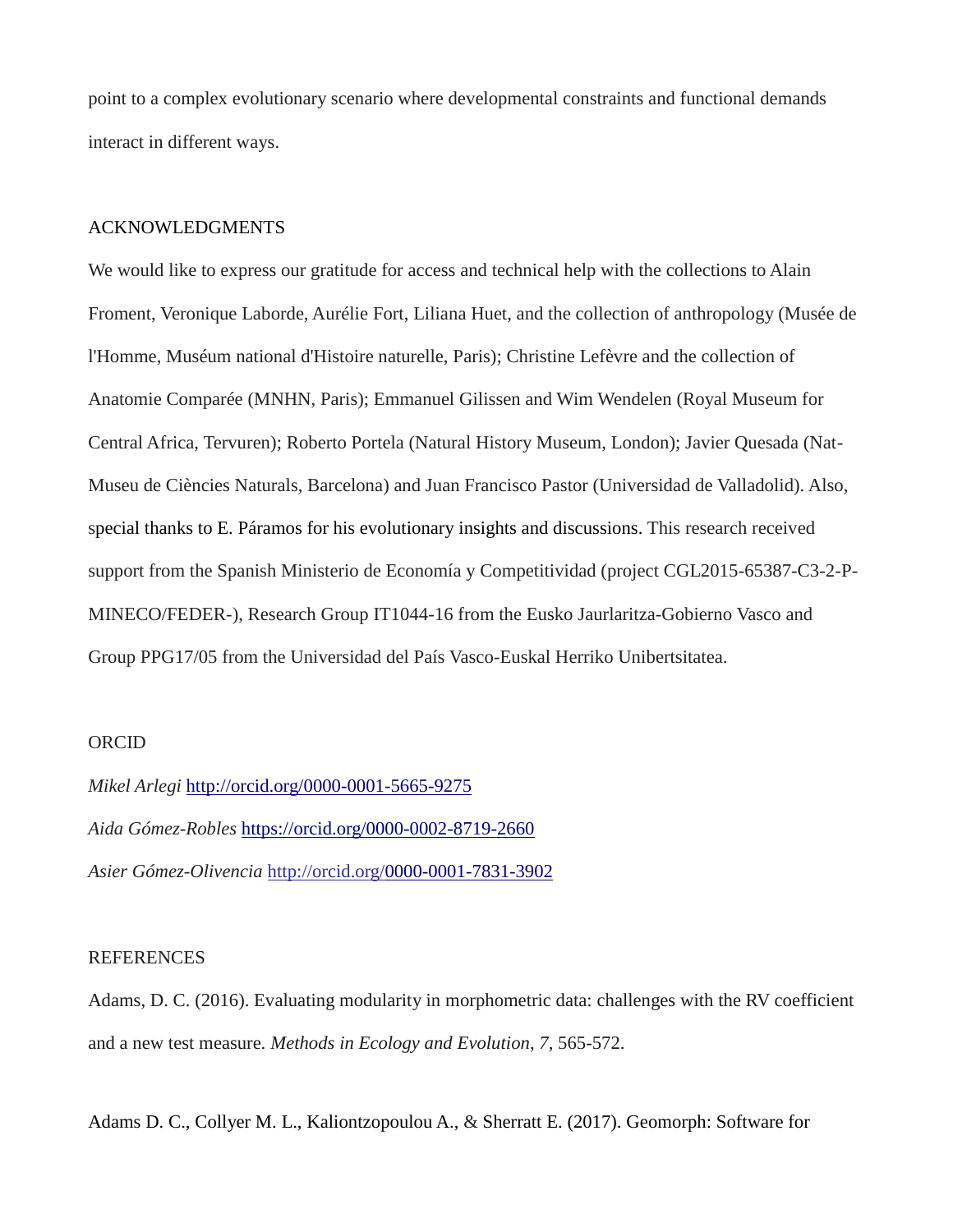geometric morphometric analyses. R package version 3.0.5. https://cran.rproject.org/package=geomorph.

Adams, D. C., & Collyer, M. L. (2016). On the comparison of the strength of morphological integration across morphometric datasets. *Evolution*, *70*, 2623-2631.

Arlegi, M., Gómez-Olivencia, A., Albessard, L., Martínez, I., Balzeau, A., Arsuaga, J. L., & Been, E. (2017). The role of allometry and posture in the evolution of the hominin subaxial cervical spine. *Journal of Human Evolution*, *104*, 80-99.

Arnold, P., Forterre, F., Lang, J., & Fischer, M. S. (2016). Morphological disparity, conservatism, and integration in the canine lower cervical spine: insights into mammalian neck function and regionalization. *Mammalian Biology-Zeitschrift für Säugetierkunde*, *81*, 153-162.

Barrey, C., Jund, J., Noseda, O., & Roussouly, P. (2007). Sagittal balance of the pelvis-spine complex and lumbar degenerative diseases. A comparative study about 85 cases. *European Spine Journal, 16,* 1459-1467.

Bastir, M., Rosas, A., & Sheets, H. D. (2005). The morphological integration of the hominoid skull: a partial least squares and PC analysis with implications for European Middle Pleistocene mandibular variation. In *Modern Morphometrics in Physical Anthropology* (pp. 265-284). Springer US.

Bateson W. (1894). *Materials for the study of variation treated with especial regard to discontinuity in the origin of species.* [London, New York, Macmillan and co.](https://archive.org/search.php?query=publisher%3A)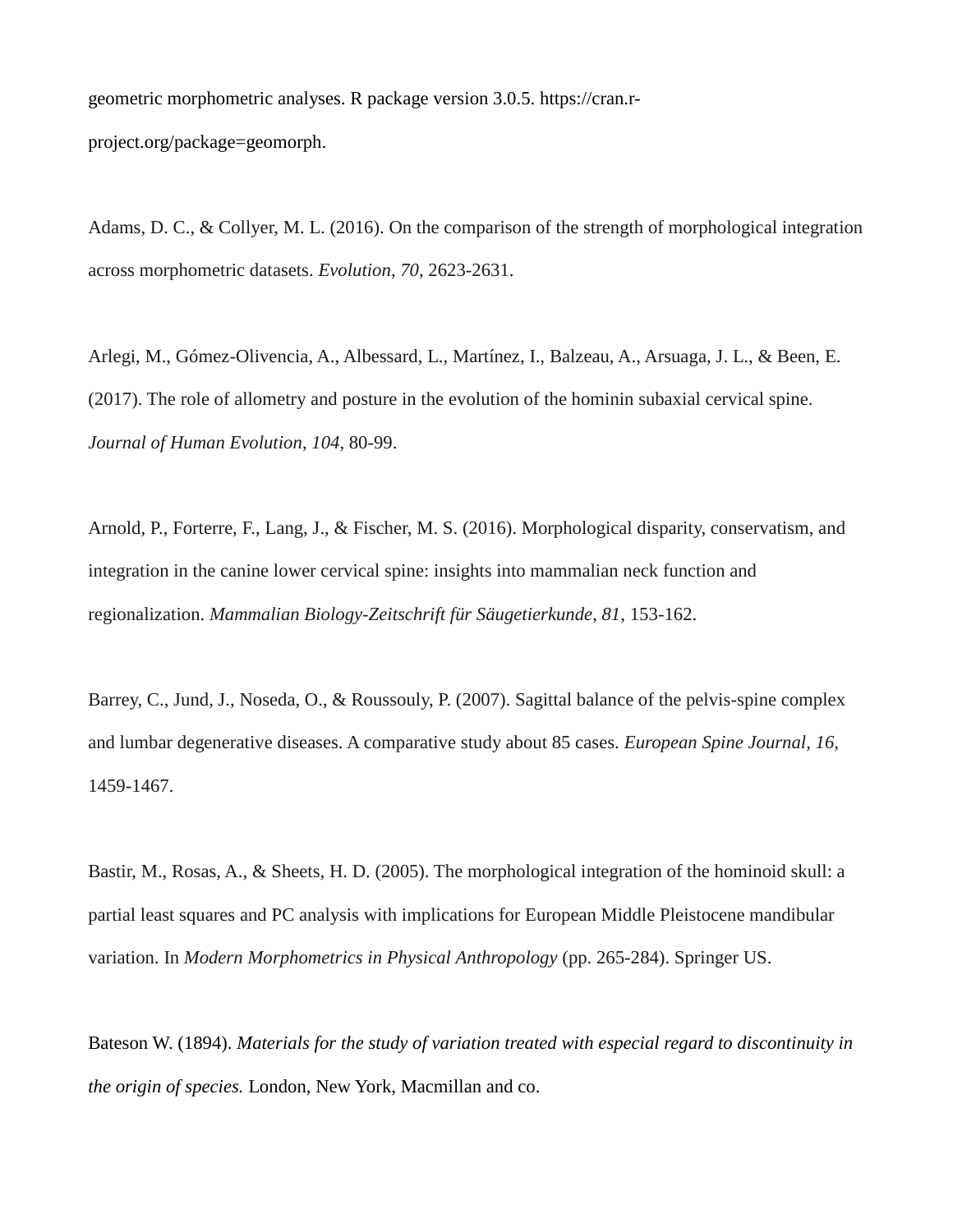Been, E., Gómez-Olivencia, A., Shefi, S., Soudack, M., Bastir, M., & Barash, A. (2017). Evolution of Spinopelvic Alignment in Hominins. *The Anatomical Record*, *300*, 900-911.

Bookstein, F. L. (2015). Integration, disintegration, and self-similarity: characterizing the scales of shape variation in landmark data. *Evolutionary Biology*, *42*, 395-426.

Boszczyk, B. M., Boszcyk, A. A., & Putz, R. (2001). Comparative and functional anatomy of the mammalian lumbar spine. *The Anatomical Record, 264,* 157-168.

Boulay, C., Tardieu, C., Hecquet, J., Benaim, C., Mouilleseaux, B., Marty, C., Prat-Pradal, D., Legaye, J., Duval-Beaupère, G., & Pélissier, J. (2006). Sagittal alignment of spine and pelvis regulated by pelvic incidence: standard values and prediction of lordosis. *European Spine Journal, 15,* 415-422.

Cheverud, J. M. (1996). Developmental integration and the evolution of pleiotropy. *American Zoologist*, *36*, 44-50.

Drake, A. G., & Klingenberg, C. P. (2008). The pace of morphological change: historical transformation of skull shape in St Bernard dogs. *Proceedings of the Royal Society of London B: Biological Sciences*, *275*, 71-76.

Escoufier Y. (1973). Le traitement des variables vectorielles. *Biometrics,* 751–760.

Favier, B., & Dolle, P. (1997). Developmental functions of mammalian Hox genes. *Molecular Human Reproduction*, *3*, 115-131.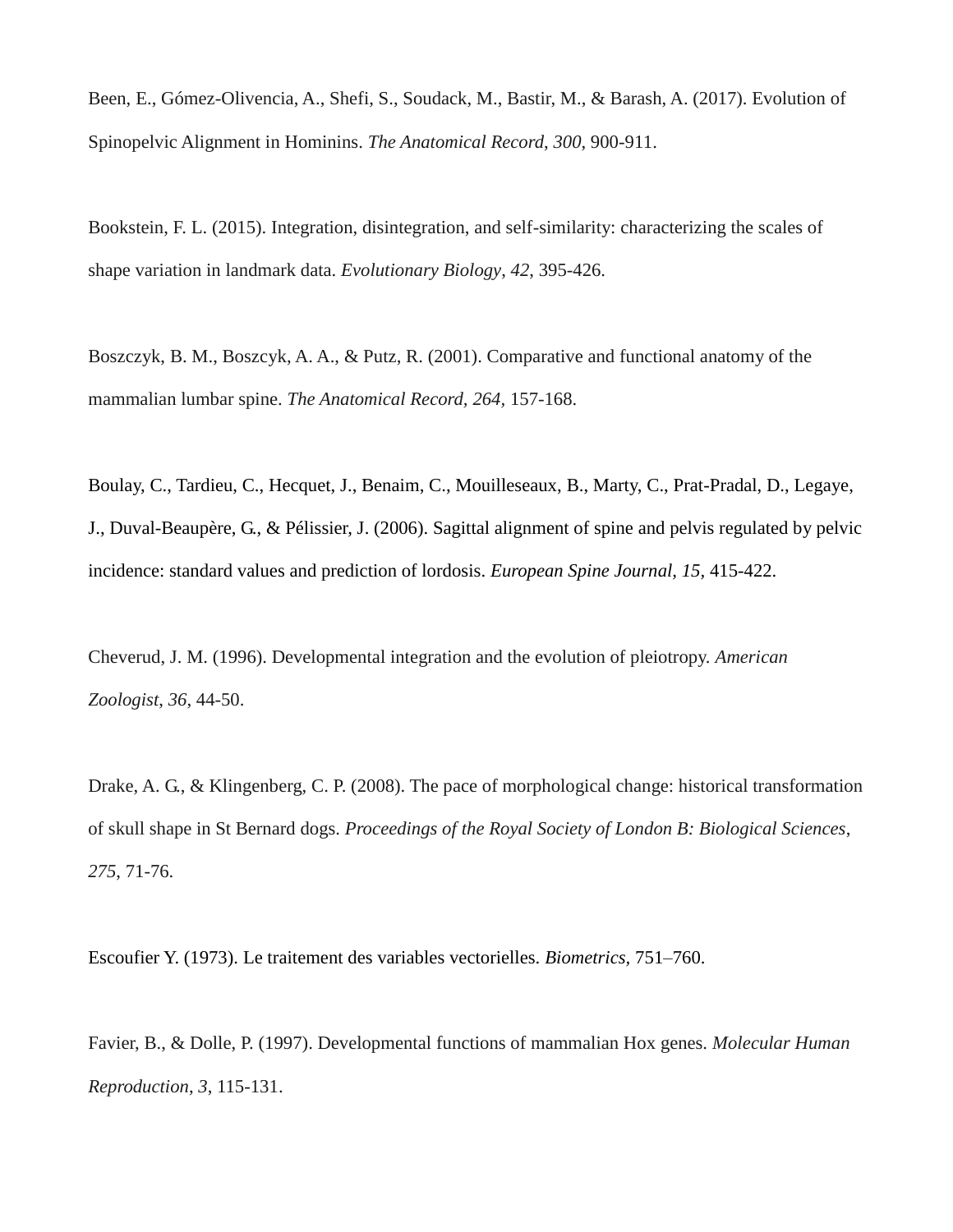Feipel, V., De Mesmaeker, T., Klein, P., Rooze, M. (2001). Three-dimensional kinematics of the lumbar spine during treadmill walking at different speeds. *European Spine Journal, 10,* 16-22.

Fleming, A., Kishida, M. G., Kimmel, C. B., & Keynes, R. J. (2015). Building the backbone: the development and evolution of vertebral patterning. *Development*, *142*, 1733-1744.

Gadow H. F. (1933). *The evolution of the vertebral column. A contribution to the study of vertebrate phylogeny*. Cambridge, Cambridge University press.

Galis, F. (1999). Why do almost all mammals have seven cervical vertebrae? Developmental constraints, Hox genes, and cancer. *Journal of Experimental Zoology*, *285*, 19-26.

Galis, F., & Metz, J. A. (2007). Evolutionary novelties: the making and breaking of pleiotropic constraints. *Integrative and Comparative Biology*, *47*, 409-419.

Gomez C., Özbudak E. M., Wunderlich J., Baumann D., Lewis J., & Pourquié O. (2008). Control of segment number in vertebrate embryos. *Nature, 454*, 335.

Gómez-Robles, A., & Polly, P. D. (2012). Morphological integration in the hominin dentition: evolutionary, developmental, and functional factors. *Evolution*, *66*, 1024-1043.

Goswami, A., Smaers, J. B., Soligo, C., & Polly, P. D. (2014). The macroevolutionary consequences of phenotypic integration: from development to deep time. *Philosophical Transactions Royal Society B*, *369*, 20130254.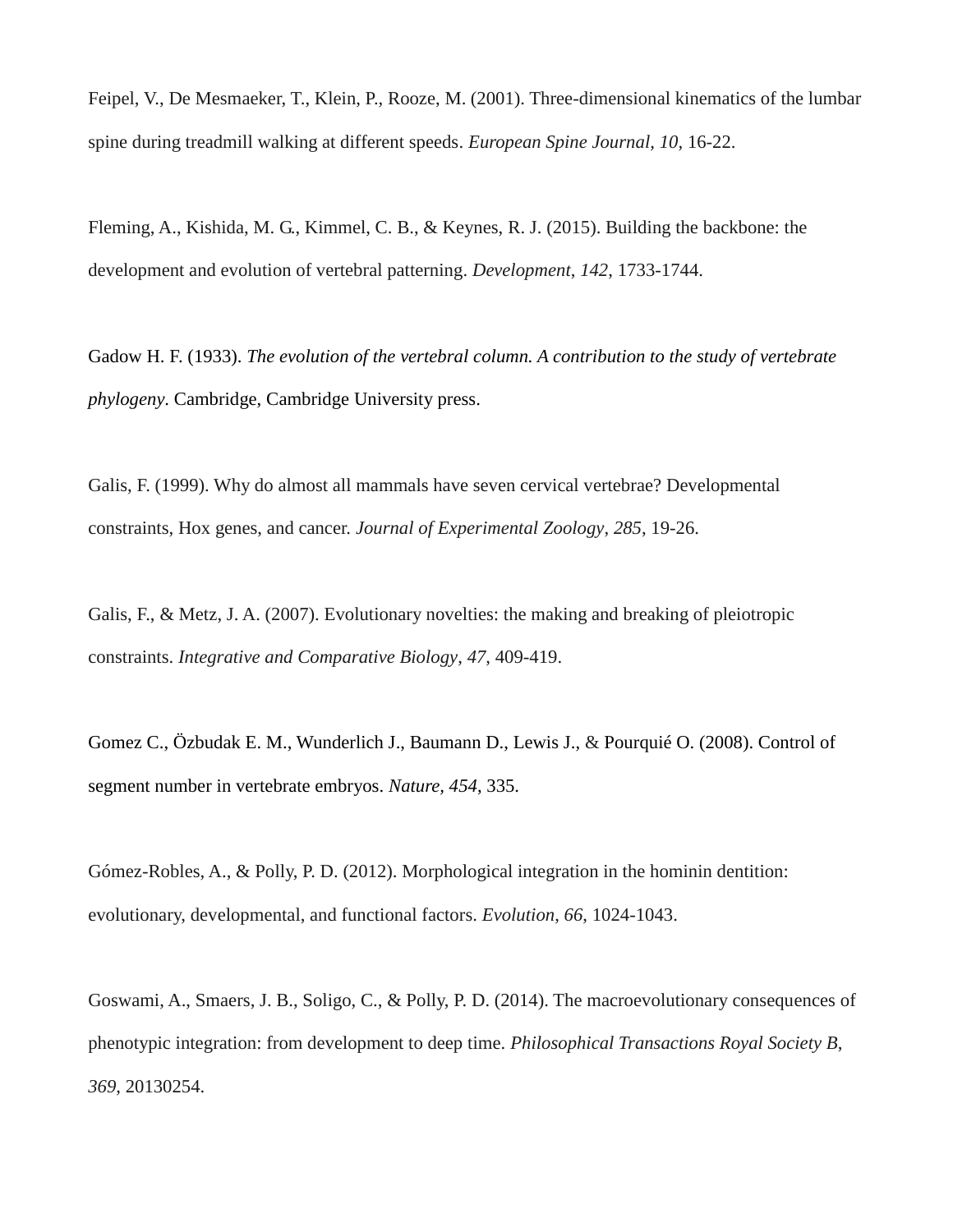Grabowski, M. W., Polk, J. D., & Roseman, C. C. (2011). Divergent patterns of integration and reduced constraint in the human hip and the origins of bipedalism. *Evolution*, *65*, 1336-1356.

Hlusko, L. J. (2002). Identifying metameric variation in extant hominoid and fossil hominid mandibular molars. *American Journal of Physical Anthropology*, *118*, 86-97.

Hlusko, L. J. (2004). Integrating the genotype and phenotype in hominid paleontology. *Proceedings of the National Academy of Sciences of the United States of America*, *101*, 2653-2657.

Holliday, T. W. (2012). Body size, body shape, and the circumscription of the genus *Homo*. *Current Anthropology*, *53*, S330-S345.

Hunt, K. D. (1991). Positional behavior in the Hominoidea. *International Journal of Primatology, 12,* 95-118.

Kivell, T. L., & Schmitt, D. (2009). Independent evolution of knuckle-walking in African apes shows that humans did not evolve from a knuckle-walking ancestor. *Proceedings of the National Academy of Sciences*, *106*, 14241-14246.

Klingenberg, C. P. (2009). Morphometric integration and modularity in configurations of landmarks: tools for evaluating a priori hypotheses. *Evolution & Development*, *11*, 405-421.

Kurtén B. (1953). On the variation and population dynamics of fossil and recent mammal populations. *Acta Zoologica Fennica, 76*, 1–122.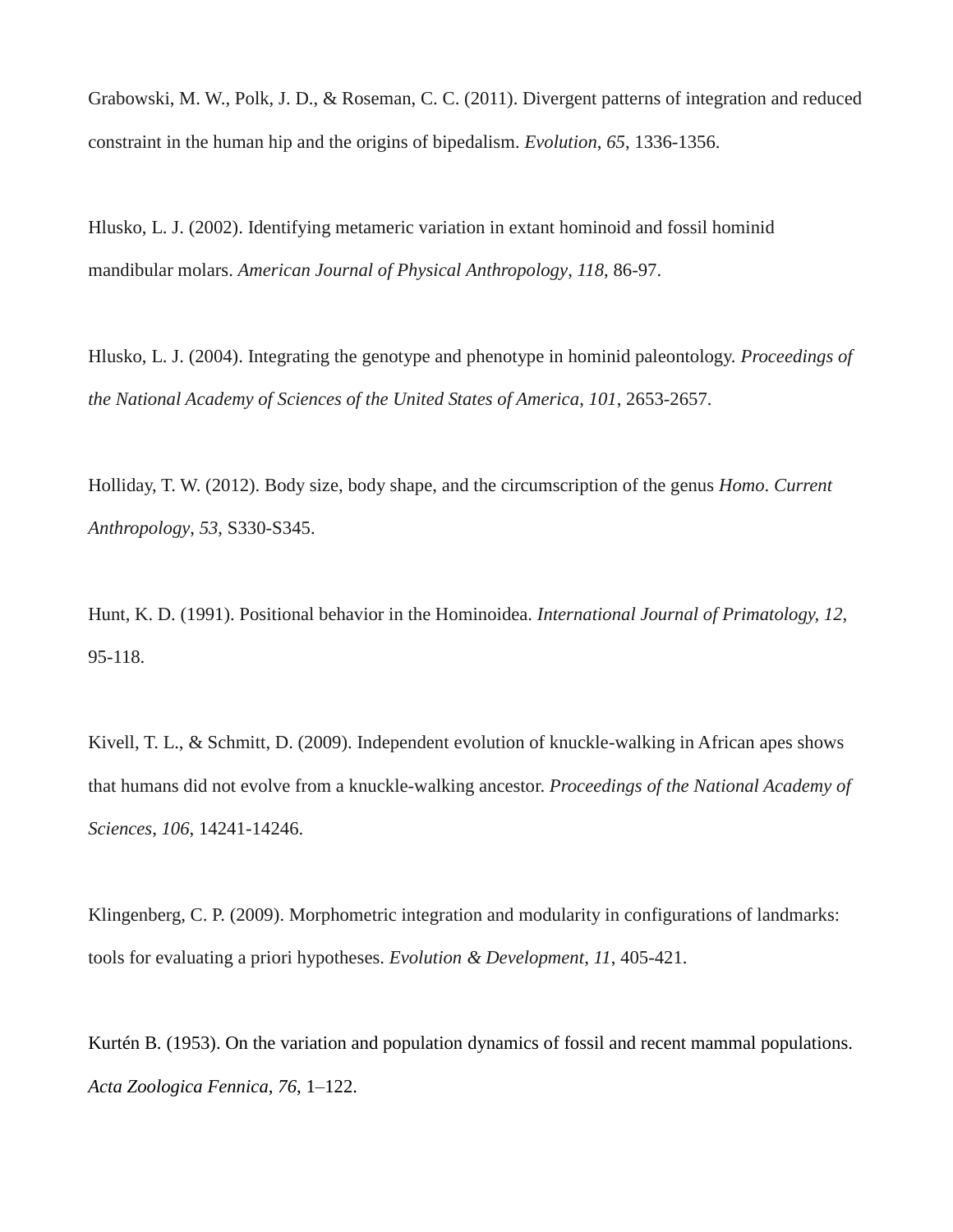Lovejoy, C. O., & McCollum, M. A. (2010). Spinopelvic pathways to bipedality: why no hominids ever relied on a bent-hip–bent-knee gait. *Philosophical Transactions of the Royal Society B: Biological Sciences*, *365*, 3289-3299.

Manfreda, E., Mitteroecker, P., Bookstein, F. L., & Schaefer, K. (2006). Functional morphology of the first cervical vertebra in humans and nonhuman primates. *The Anatomical Record*, *289*, 184-194.

Marroig, G., Shirai, L. T., Porto, A., de Oliveira, F. B., & De Conto, V. (2009). The evolution of modularity in the mammalian skull II: evolutionary consequences. *Evolutionary Biology*, *36*, 136-148.

Martínez, I. (1995). *La Base del Cráneo y el Hueso Temporal en la Evolución de los Homínidos, con Especial Referencia a los Fósiles de Atapuerca (Burgos)* (Unpublished doctoral dissertation). Universidad Complutense de Madrid, Madrid.

Meyer, M. (2005). Functional biology of the *Homo erectus* axial skeleton from Dmanisi, Georgia (Unpublished doctoral dissertation). University of Pennsylvania.

Meyer, M.R., 2016. The cervical vertebrae of KSD-VP-1/1. In Y. Haile-Selassie & D. F. Su (Eds.), *The Postcranial Anatomy of* Australopithecus afarensis*: New Insights from KSD-VP-1/1* (pp. 63-111). New York, Springer.

Meyer, M. R., Williams, S. A., Schmid, P., Churchill, S. E., & Berger, L. R. (2017). The cervical spine of *Australopithecus sediba*. *Journal of Human Evolution, 104*, 32-49.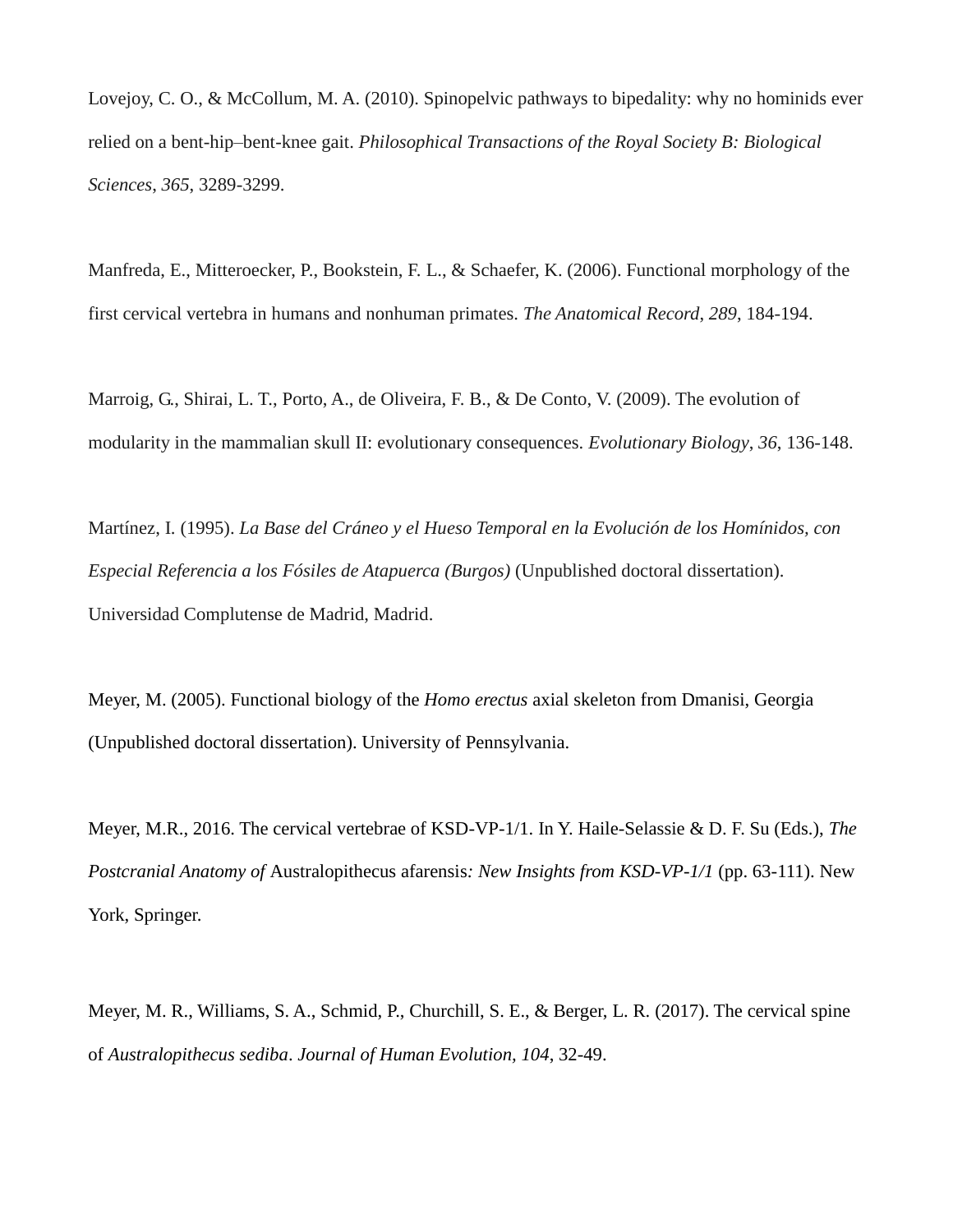Mitteroecker, P., & Bookstein, F. (2007). The conceptual and statistical relationship between modularity and morphological integration. *Systematic Biology*, *56*, 818-836.

Monteiro, L. R. (1999). Multivariate regression models and geometric morphometrics: the search for causal factors in the analysis of shape. *Systematic Biology*, *48*, 192-199.

Mosimann, J. E. (1970). Size allometry: size and shape variables with characterizations of the lognormal and generalized gamma distributions. *Journal of the American Statistical Association*, *65*, 930-945.

Nalley, T. K., & Grider‐ Potter, N. (2015). Functional morphology of the primate head and neck. *American Journal of Physical Anthropology*, *156*, 531-542.

Olson E. C., & Miller R. L. (1958). *Morphological integration*. Chicago, University of Chicago Press.

Pierce, S. E., Clack, J. A., & Hutchinson, J. R. (2011). Comparative axial morphology in pinnipeds and its correlation with aquatic locomotory behaviour. *Journal of Anatomy, 219,* 502-514.

Pilbeam, D. (2004). The anthropoid postcranial axial skeleton: comments on development, variation, and evolution. *Journal of Experimental Zoology Part B: Molecular and Developmental Evolution*, *302*, 241-267.

Polanski, J. M. (2011). Morphological integration of the modern human mandible during ontogeny. *International Journal of Evolutionary Biology*, *2011*.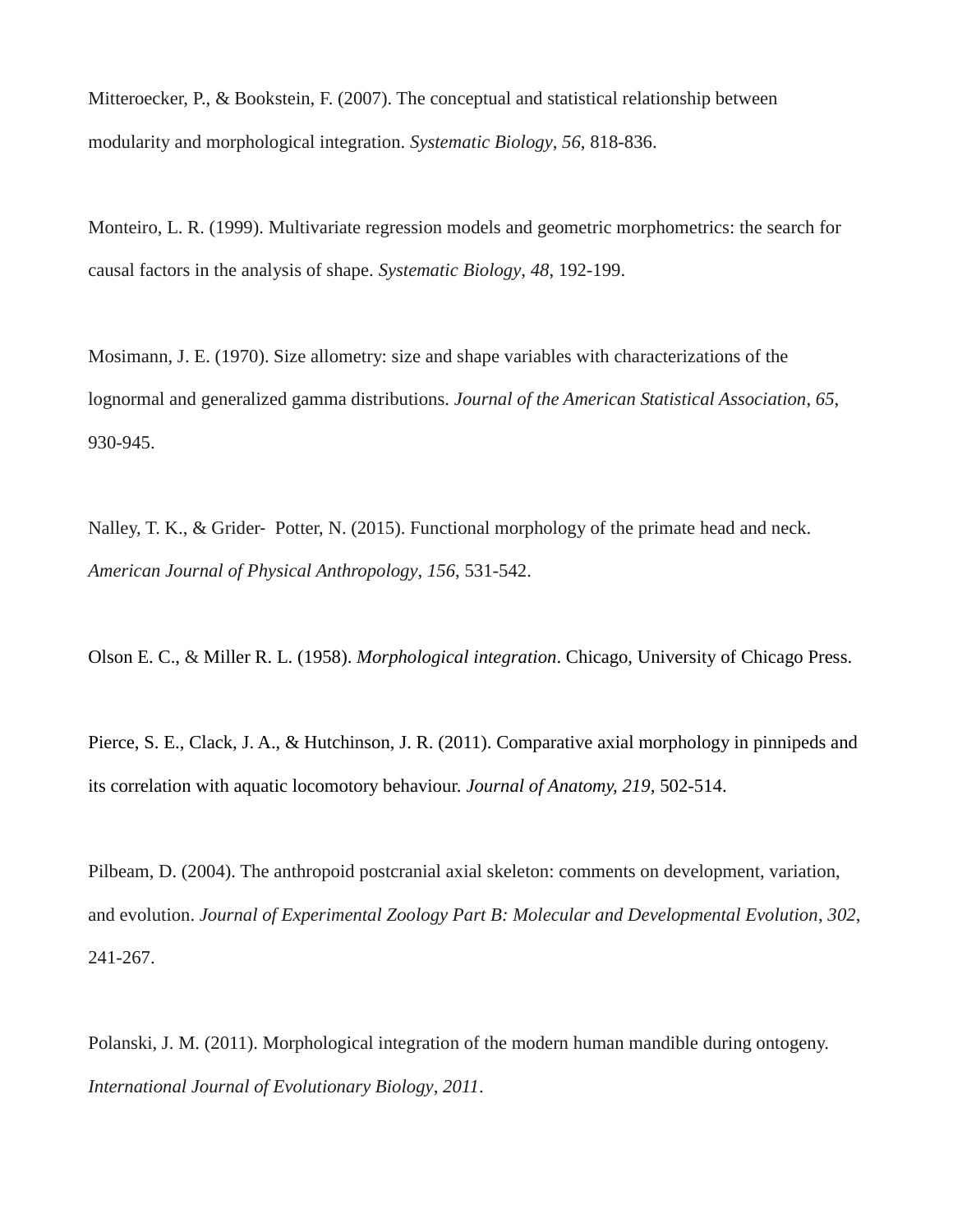Polanski, J. M., & Franciscus, R. G. (2006). Patterns of craniofacial integration in extant Homo, Pan, and Gorilla. *American Journal of Physical Anthropology*, *131*, 38-49.

Porto, A., de Oliveira, F. B., Shirai, L. T., De Conto, V., & Marroig, G. (2009). The evolution of modularity in the mammalian skull I: morphological integration patterns and magnitudes. *Evolutionary Biology*, *36*, 118-135.

Randau, M., & Goswami, A. (2017a). Unravelling intravertebral integration, modularity and disparity in Felidae (Mammalia). *Evolution & Development*, *19*, 85-95.

Randau, M., & Goswami, A. (2017b). Morphological modularity in the vertebral column of Felidae (Mammalia, Carnivora). *BMC Evolutionary Biology*, *17*, 133.

R Core Team (2015). R: a language and environment for statistical computing, version 3.2. 3. R Foundation for Statistical Computing, Vienna.

Rohlf, F. J., & Slice, D. (1990). Extensions of the Procrustes method for the optimal superimposition of landmarks. *Systematic Biology*, *39*, 40-59.

Rohlf, F. J., & Corti, M. (2000). Use of two-block partial least-squares to study covariation in shape. *Systematic Biology*, *49*, 740-753.

Rolian, C. (2009). Integration and evolvability in primate hands and feet. *Evolutionary Biology*, *36*, 100-117.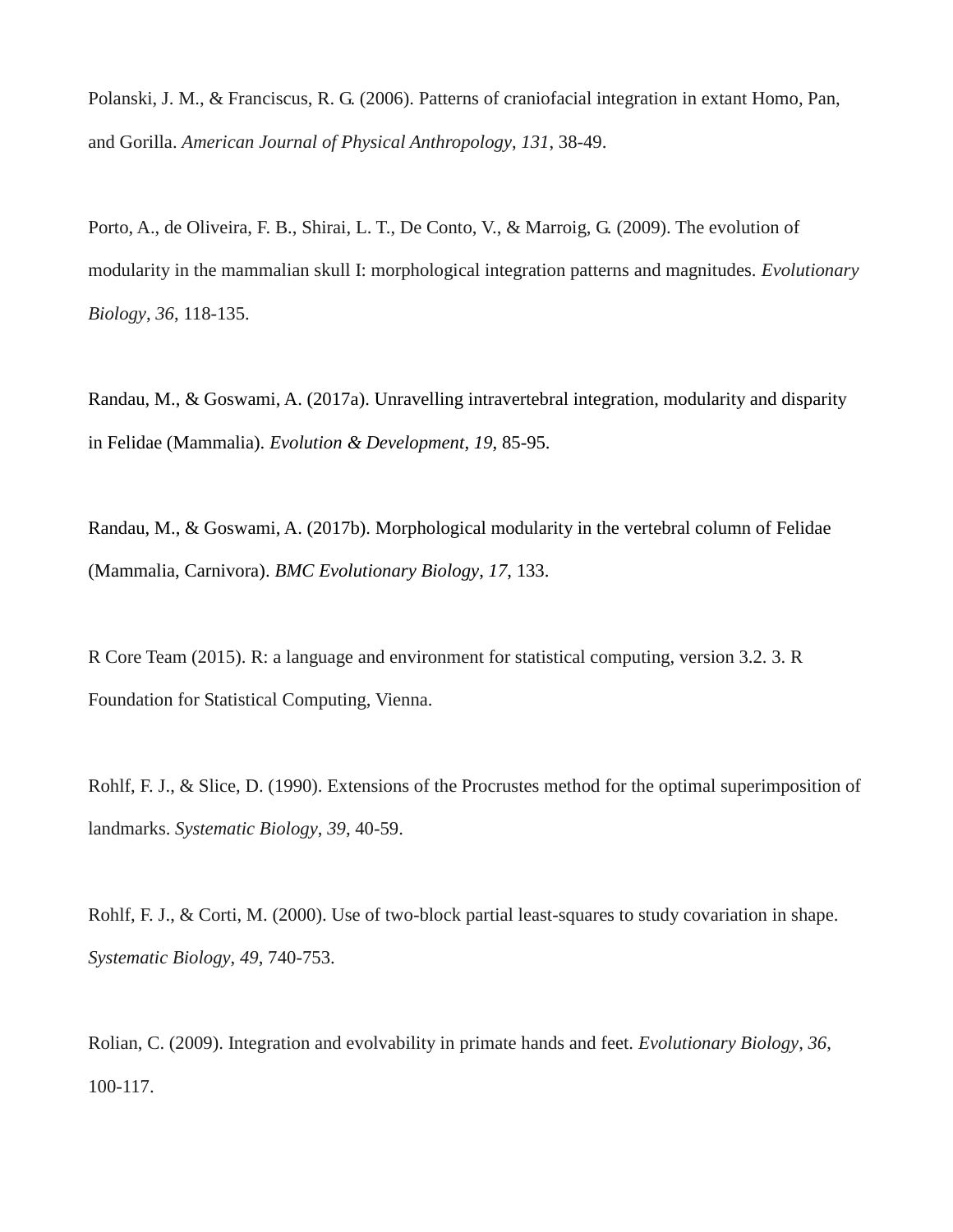Rolian, C., & Willmore, K. E. (2009). Morphological integration at 50: patterns and processes of integration in biological anthropology. *Evolutionary Biology, 36,* 1-4.

Rolian, C., Lieberman, D. E., & Hallgrímsson, B. (2010). The coevolution of human hands and feet. *Evolution*, *64*, 1558-1568.

Russo, G. A., & Williams, S. A. (2015). Giant pandas (Carnivora: *Ailuropoda melanoleuca*) and living hominoids converge on lumbar vertebral adaptations to orthograde trunk posture. *Journal of Human Evolution, 88,* 160-179.

Scheuer L., Black S. M., & Christie A. (2000). *Developmental juvenil osteology.* London, Elsevier Academic Press.

Schultz, A. H., & Straus, W. L. (1945). The numbers of vertebrae in primates. *Proceedings of the American Philosophical Society*, *89*, 601-626.

Shea, B. T. (1992). Developmental perspective on size change and allometry in evolution. *Evolutionary Anthropology: Issues, News, and Reviews*, *1*, 125-134.

Slijper, E. J. (1946). Comparative biologic-anatomical investigations on the vertebral column and spinal musculature of mammals. *Koninklijke Nederlandse Akademie van Wetenschappen, Verhandelingen (Tweede Sectie), 42*, 1-128.

Strait, D. S., & Ross, C. F. (1999). Kinematicdata on primate head and neck posture: implications for the evolution of basicranial flexion and an evaluation of registration planes used in paleoanthropology.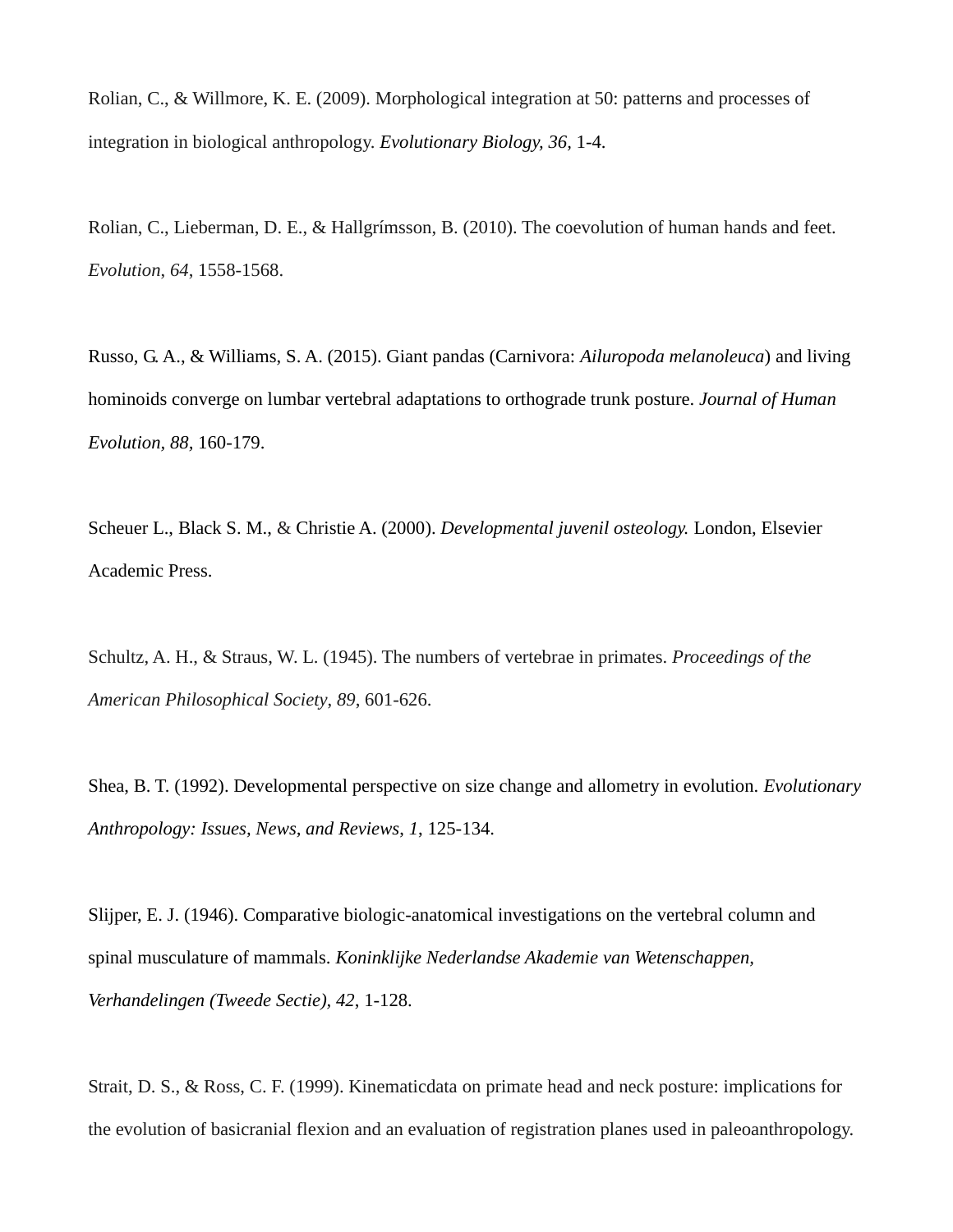Tuttle, R. H., & Watts, D. P. (1985) The positional behavior and adaptive complexes of *Pan* (*Gorilla*). In S Kondo (ed.): Primate Morphophysiology, Locomotor Analyses and Human Bipedalism. Tokyo: University of Tokyo Press, pp. 261-288.

Varela-Lasheras, I., Bakker, A. J., van der Mije, S. D., Metz, J. A., van Alphen, J., & Galis, F. (2011). Breaking evolutionary and pleiotropic constraints in mammals: On sloths, manatees and homeotic mutations. *EvoDevo*, *2*, 11.

Villamil, C. I. (in press), Phenotypic integration of the cervical vertebrae in the Hominoidea (Primates). Evolution. Accepted Author Manuscript. DOI: 10.1111/evo.13433.

Williams, S. A. (2010). Morphological integration and the evolution of knuckle-walking. *Journal of Human Evolution*, *58*, 432-440.

Williams, S. A., Middleton, E. R., Villamil, C. I., & Shattuck, M. R. (2016). Vertebral numbers and human evolution. *American Journal of Physical Anthropology*, *159*, 19-36.

Williams, S.A., Ostrofsky, K.R., Frater, N., Churchill, S.E., Schmid, P., & Berger, L.R. (2013). The vertebral column of *Australopithecus sediba*. *Science, 340*, 1232996.

Wood, B., & Richmond, B. G. (2000). Human evolution: taxonomy and paleobiology. *The Journal of Anatomy*, *197*, 19-60.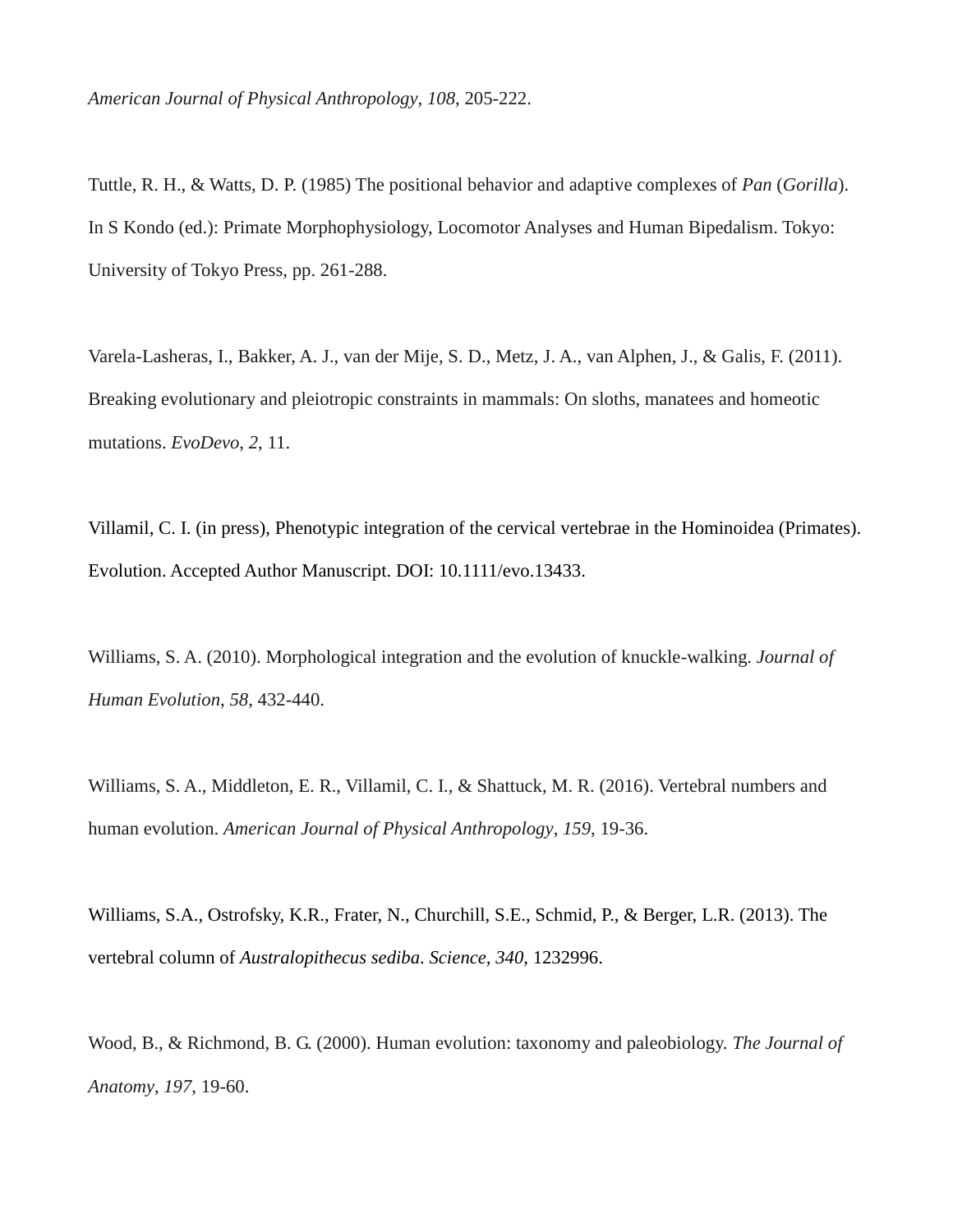Young, N. M., & Hallgrímsson, B. (2005). Serial homology and the evolution of mammalian limb covariation structure. *Evolution*, *59*, 2691-2704.

Zelditch, M. L. (1988). Ontogenetic variation in patterns of phenotypic integration in the laboratory rat. *Evolution*, *42*, 28-41.

Zelditch, M. L., Swiderski, D. L., & Sheets, H. D. (2012). *Geometric morphometrics for biologists: a primer*. Academic Press.

Zhao, G. -r., Ren, L., Ren, L. -q., Hutchinson, J.R., Tian, L. -m., Dai, & J. S. (2008). *Journal of Bionic Engineering, 5,* 328-334